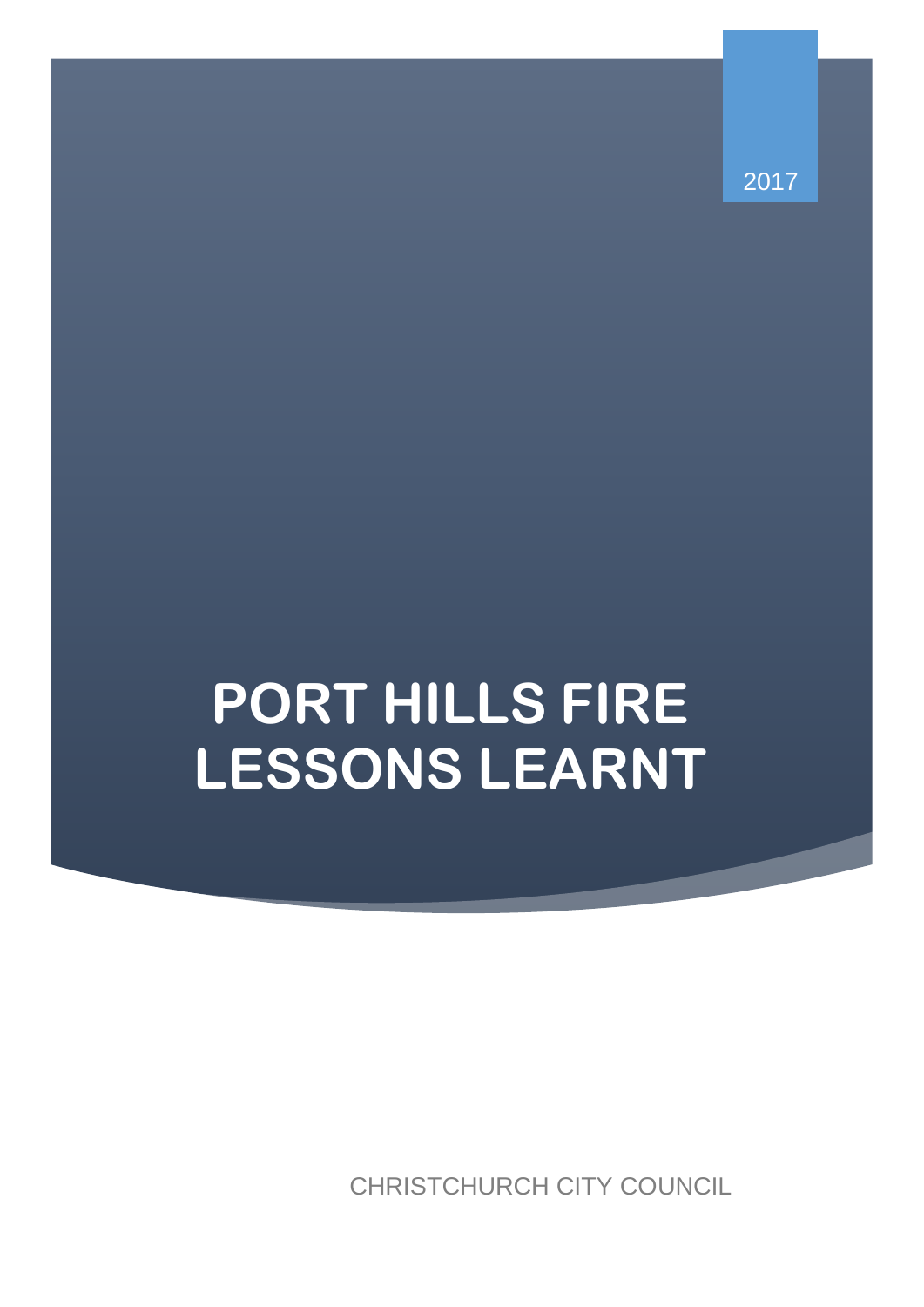## **CONTENTS**

| 1.<br>2. | Information flow to Affected Residents, General Public and Media<br>Information flow between different teams and agencies during the fire | $\overline{7}$ |
|----------|-------------------------------------------------------------------------------------------------------------------------------------------|----------------|
|          | response                                                                                                                                  | 12             |
|          | 3. Declaration of Local State of Emergency                                                                                                | 15             |
| 4.       | <b>Lessons Learnt</b>                                                                                                                     | 16             |
|          |                                                                                                                                           | 20             |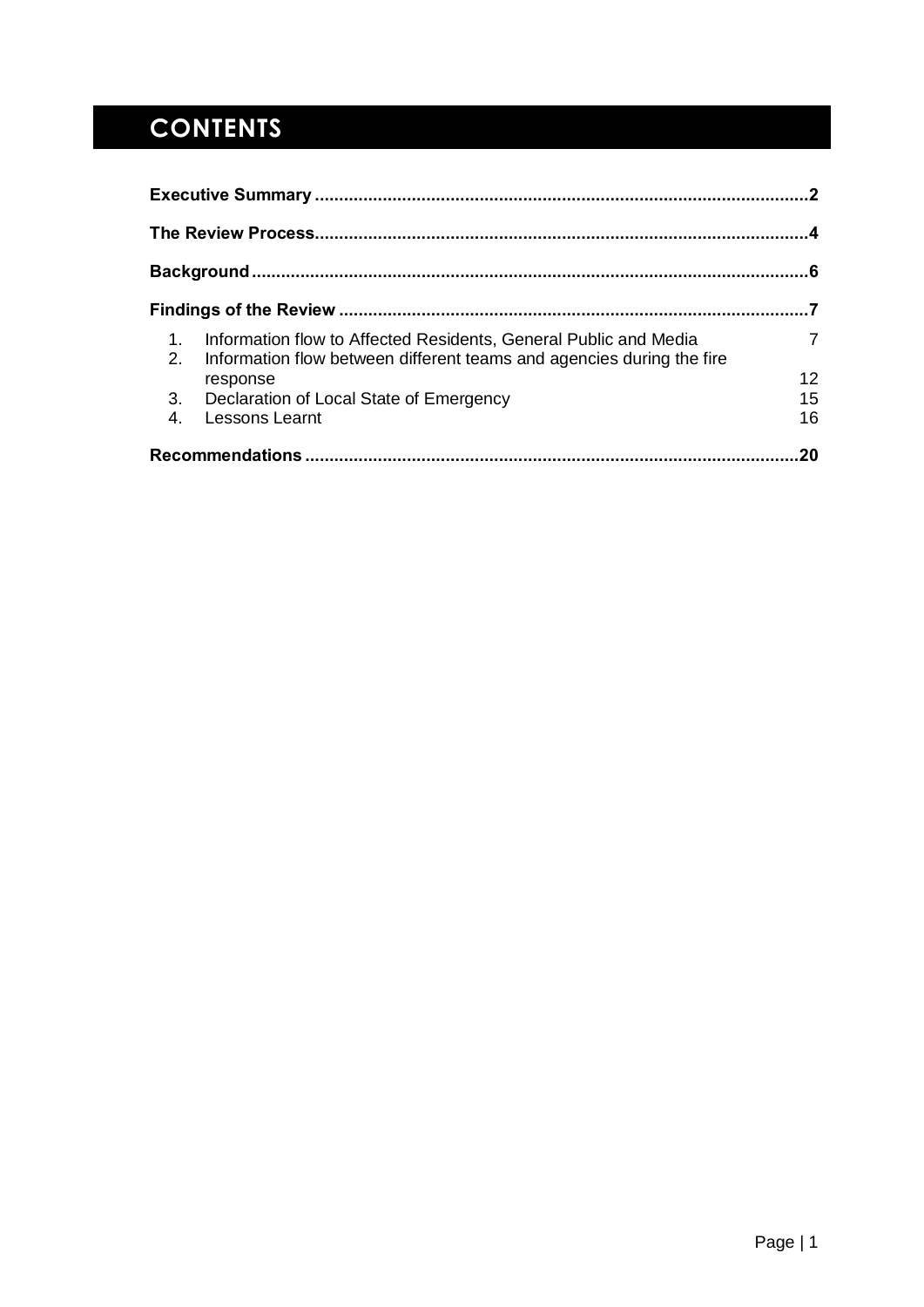## <span id="page-2-0"></span>**EXECUTIVE SUMMARY**

- 1. This review sought to identify the lessons learnt from the Port Hills fire response and consider how these had been applied in subsequent events and in the day-to-day operations of the Christchurch City Council (CCC) Civil Defence Emergency Management (CDEM) team.
- 2. The purpose of the review was to improve future responses.

*"We look back not to blame but to understand" (Mayor Lianne Dalziel)*

- 3. The review focused on three core aspects of the Civil Defence response to the Port Hills fires:
	- **Information flow to affected residents, the general public and the media**
	- **Information flow between key functions and agencies during the response**
	- **Declaration of the Local State of Emergency.**
- 4. The review does not consider matters that were the subject of other reviews, including the origin and cause of the Port Hills fires and the firefighting response.
- 5. The Port Hills fires was one of the largest fire events in recent New Zealand history. As a result of the fires, seven homes within Christchurch City Council's district were completely destroyed and a further two properties sustained loss of outbuildings. Significant infrastructure was either threatened or lost, including Christchurch Adventure Park, major power lines, communications infrastructure, the Sugarloaf tower, water supply pipes, commercial forest and regional parks and reserve land.
- 6. The sheer size and unpredictability of the fires; the physical distance between the Christchurch Emergency Operations Centre (EOC) and Selwyn EOC and the Incident Management Team (IMT); the number of agencies involved; the proximity of the fires to Christchurch; and the number of affected residents meant information flow was vital in the management of the response.
- 7. There were difficulties establishing processes for sharing information between the Selwyn IMT and EOC and Christchurch CDEM team and EOC, particularly in the initial days of the fire.
- 8. If the potential consequences of the two fires merging and the risk of evacuations had been considered and communicated to the Christchurch EOC earlier it would have enabled the EOC to inform residents that evacuations may be required. This would have allowed residents to prepare for evacuations, including making arrangements for pets and removing important possessions. It would also have enabled better planning and management of the evacuation and cordon processes.
- 9. Despite best endeavours, the information flow to affected residents and the wider public during the initial days of the fires was not always timely or sufficient and this created anxiety in the community. This was recognised and addressed (in the most part) by the end of the first week of the response. There was positive feedback from the public on the information flow for the period following the public meeting on Saturday 18 February.
- 10. The response to the Port Hills fires highlighted the following factors as key to effective information flow: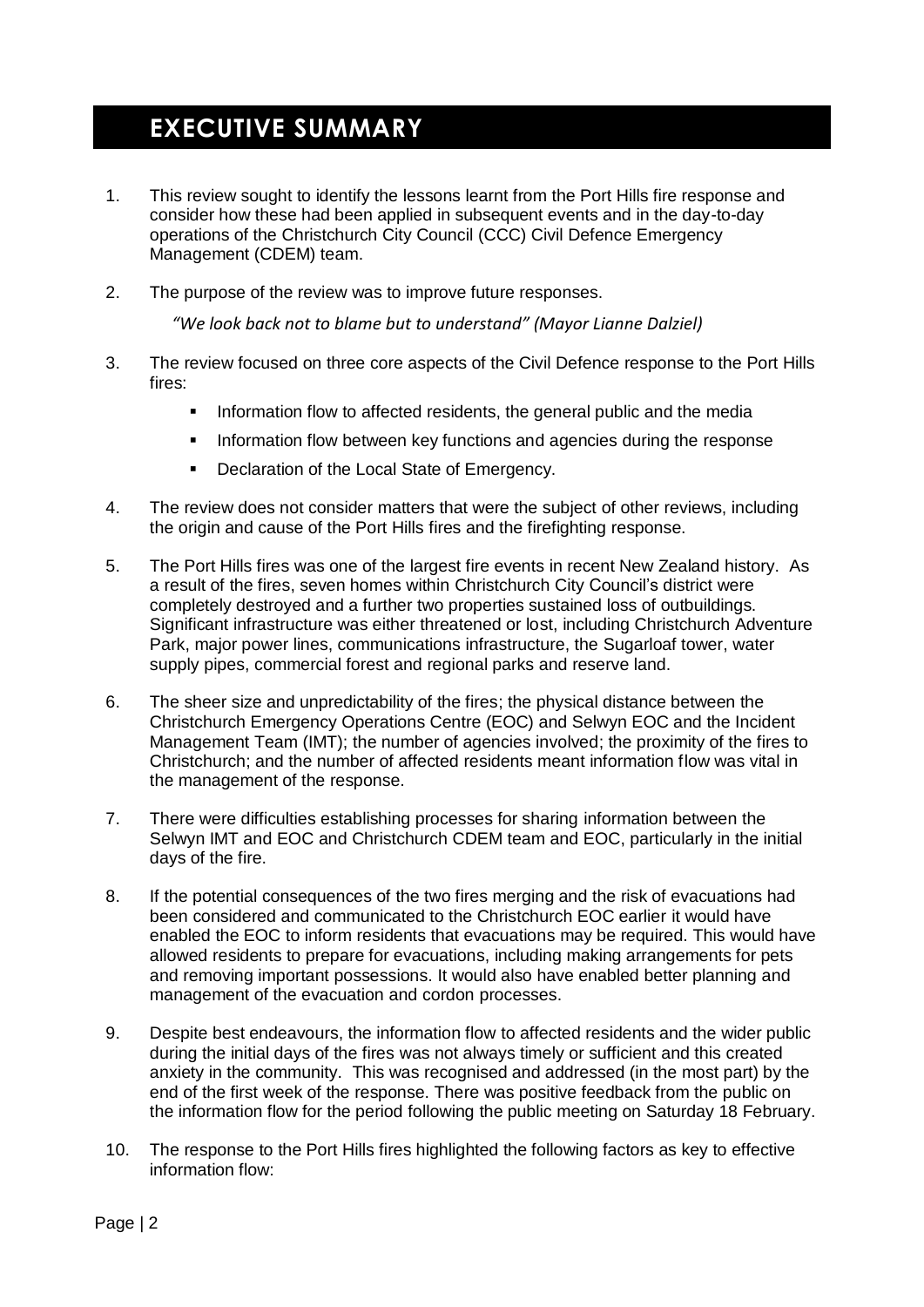- Setting up an affected residents' register as soon as possible and prioritising communication with them.
- Holding public meetings to share information 'face to face'.
- **Providing up-to-date information to those on cordons and at civil** defence/welfare centres.
- Forward-planning of all operations, such as evacuations and cordon re-entry, to remove the risk of inconsistent messaging.
- Embracing social media and establishing processes and protocols in line with its fast-paced nature.
- The provision of regular training in emergency management procedure to all Christchurch EOC volunteers and revision of the Christchurch EOC knowledge base and databases.
- 11. The Christchurch EOC should have been activated earlier and a declaration of a local state of emergency made sooner. The Mayor was advised at the time that a declaration was not necessary. The Mayor now believes she should have made the declaration earlier. The findings of this review suggest that the Mayor should have received earlier advice regarding a declaration.
- 12. The most significant effects of declaring a state of emergency were raising public awareness of the nature and potential danger of the fire and providing confidence that all available resources were being utilised to fight the fires. The Mayor has requested that the Ministry of Civil Defence clarify the legislative framework to make it clear that public confidence is a grounds for declaring a state of emergency.
- 13. The review acknowledges the work done by organisations and individuals during this incident. The significant contribution made by all involved in the fire response for the benefit of the community quickly became evident during the review process. The passion, willingness and commitment to working together shown by those involved to safeguard our community from future emergency incidents was admirable. Many of those who contribute to emergency responses to incidents like the Port Hills fires are volunteers.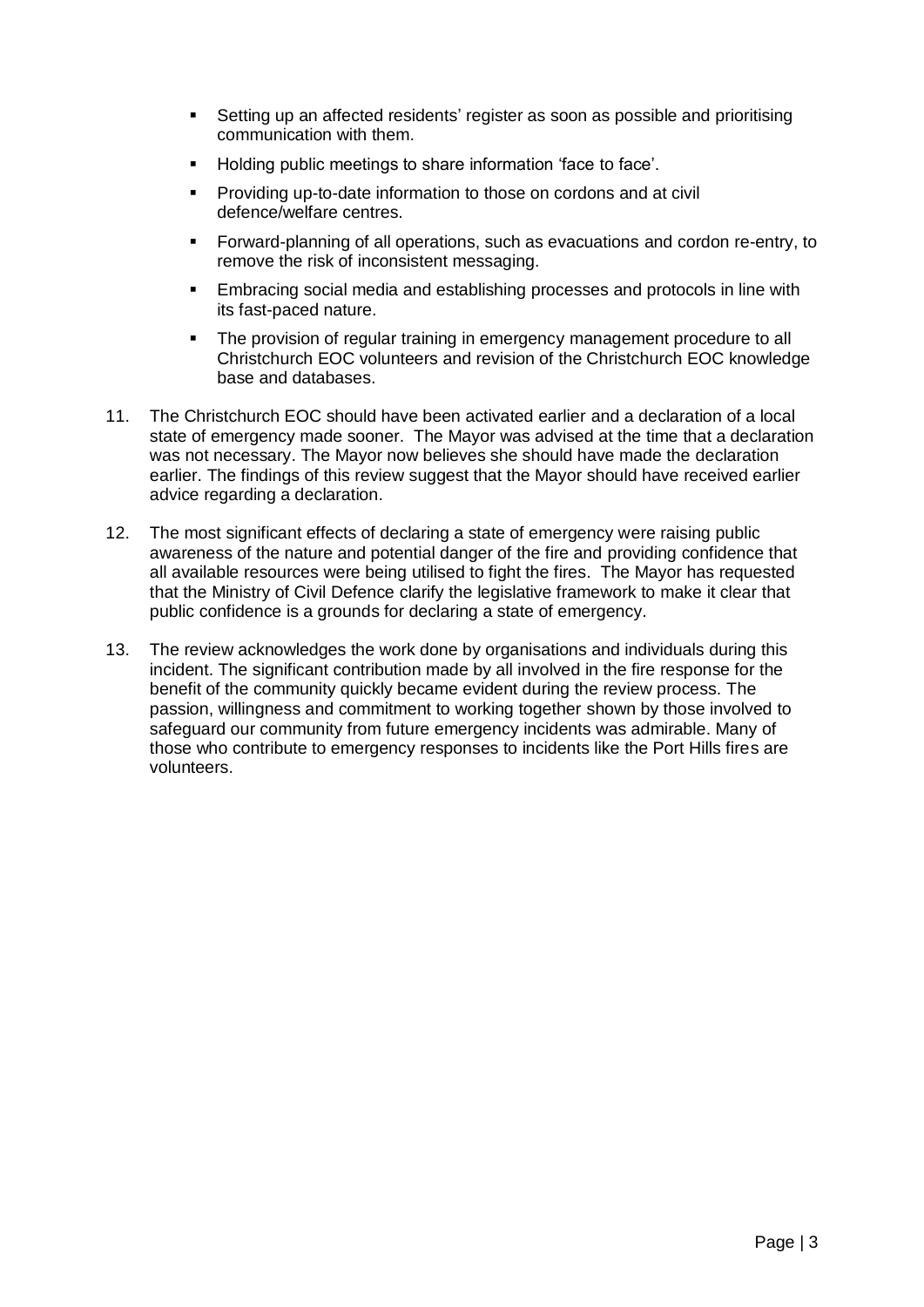## <span id="page-4-0"></span>**THE REVIEW PROCESS**

## **Terms of Reference**

14. The review sought to identify lessons from the Port Hills fires response and consider how these had been applied in subsequent events and the operations of the CDEM team. The Terms of Reference of the review focused on the following questions:

### **Information flow to affected residents, the general public and the media**

- What information was provided to affected residents, the media and public during the event, and was it sufficient and appropriate for each audience?
- What methods were used to identify and gather contact details of affected residents?
- Were residents whose property was destroyed contacted appropriately and in a timely manner?

## **Information flow between key functions and agencies during the response:**

- What was the information flow between the fire response and Civil Defence Emergency Management at CCC during the event, and was it sufficient?
- What was the information flow between Christchurch EOC and CDEM team at CCC and the Mayor and Councillors of Christchurch City during the event, and was it sufficient?

## **Declaration of the Local State of Emergency**

Was the state of emergency declaration made in a timely fashion?

## **Not in Scope of the Review**

- 15. The review excluded the following matters that were the subject of other reviews, including
	- The origin and cause of the Port Hills fires (understood to be the subject of an investigation being jointly undertaken by Selwyn District Council and Department of Conservation);
	- The circumstances of a helicopter accident that occurred on 14 February 2017 in the course of the emergency response to the Port Hills fires (understood to be the subject of an investigation being undertaken by the Traffic Accident Investigation Commission);
	- Any aspects of the response to the Port Hills fires that are the principal subject of other reviews or investigations by agencies or organisations more closely connected with those matters (including by New Zealand Police, Traffic Accident Investigation Commission, Civil Aviation Authority, WorkSafe and / or the Coroner);
	- The fire response (understood to be the subject of a Port Hills Fires 2017 Operational Review, sponsored by the New Zealand Fire Service and National Rural Fire Authority and undertaken by an appointed review team).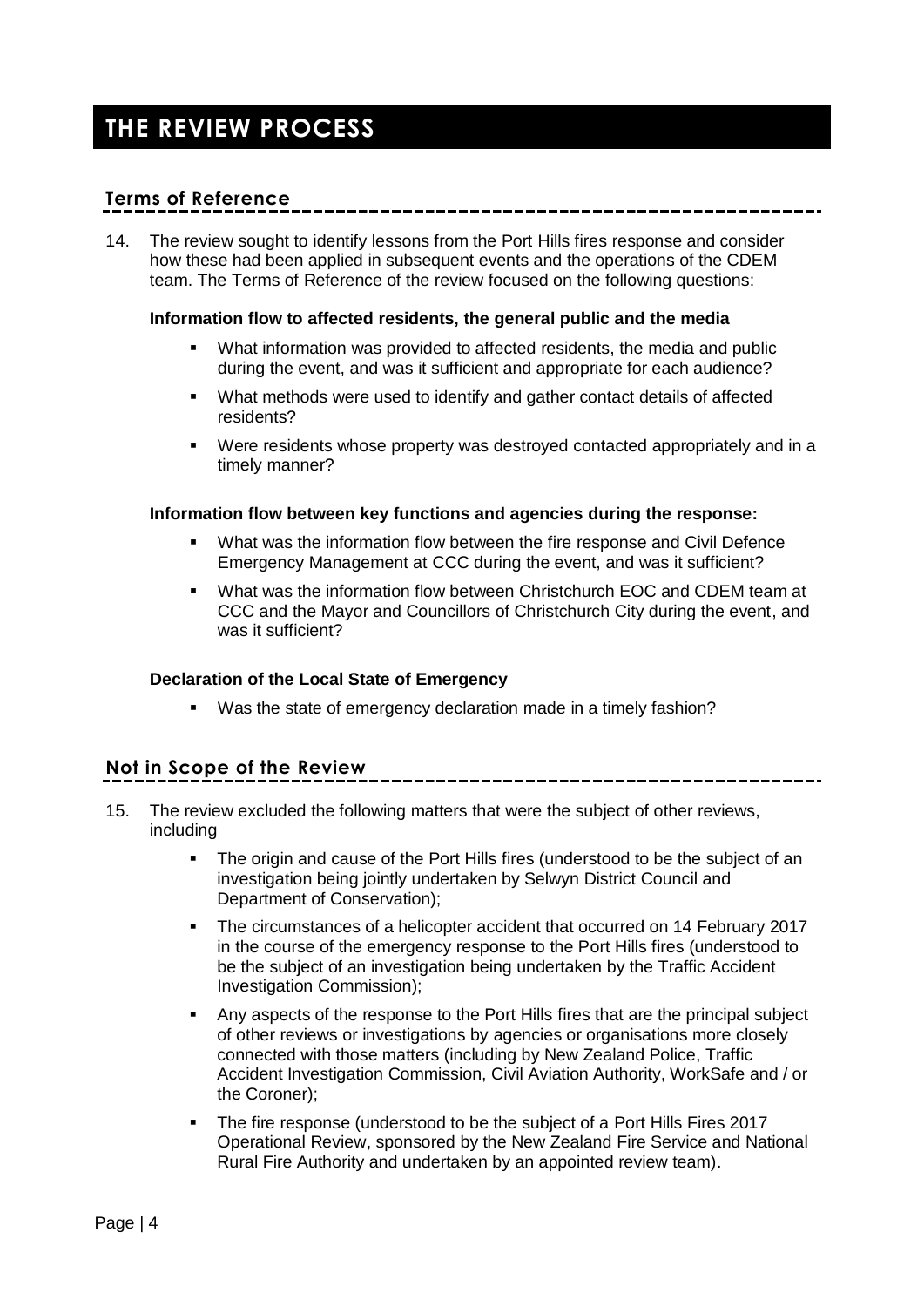## **Review Methods**

- 16. The review involved qualitative and quantitative data gathering, including:
	- **Interviews with key informants**
	- Review of documents and records
- 17. The interviews included questions on the informants' perceptions regarding:
	- **The information flow between the fire response and Civil Defence Emergency** Management at CCC during the event, and was it sufficient?
	- The information flow between Christchurch EOC and CDEM team at CCC and the Mayor and Councillors of Christchurch City during the event, and was it sufficient?
	- The information that was provided to affected residents, the media and general public during the event, and was it sufficient and appropriate for each audience?
	- The effect of the State of Emergency Declaration, and whether it was made in a timely fashion.
	- **EXEC** Lessons from the Port Hills fire response.
- 18. The review also drew on feedback from residents provided to the Recovery Team and included in the Port Hills Fire Recovery Plan (developed jointly by CCC and SDC).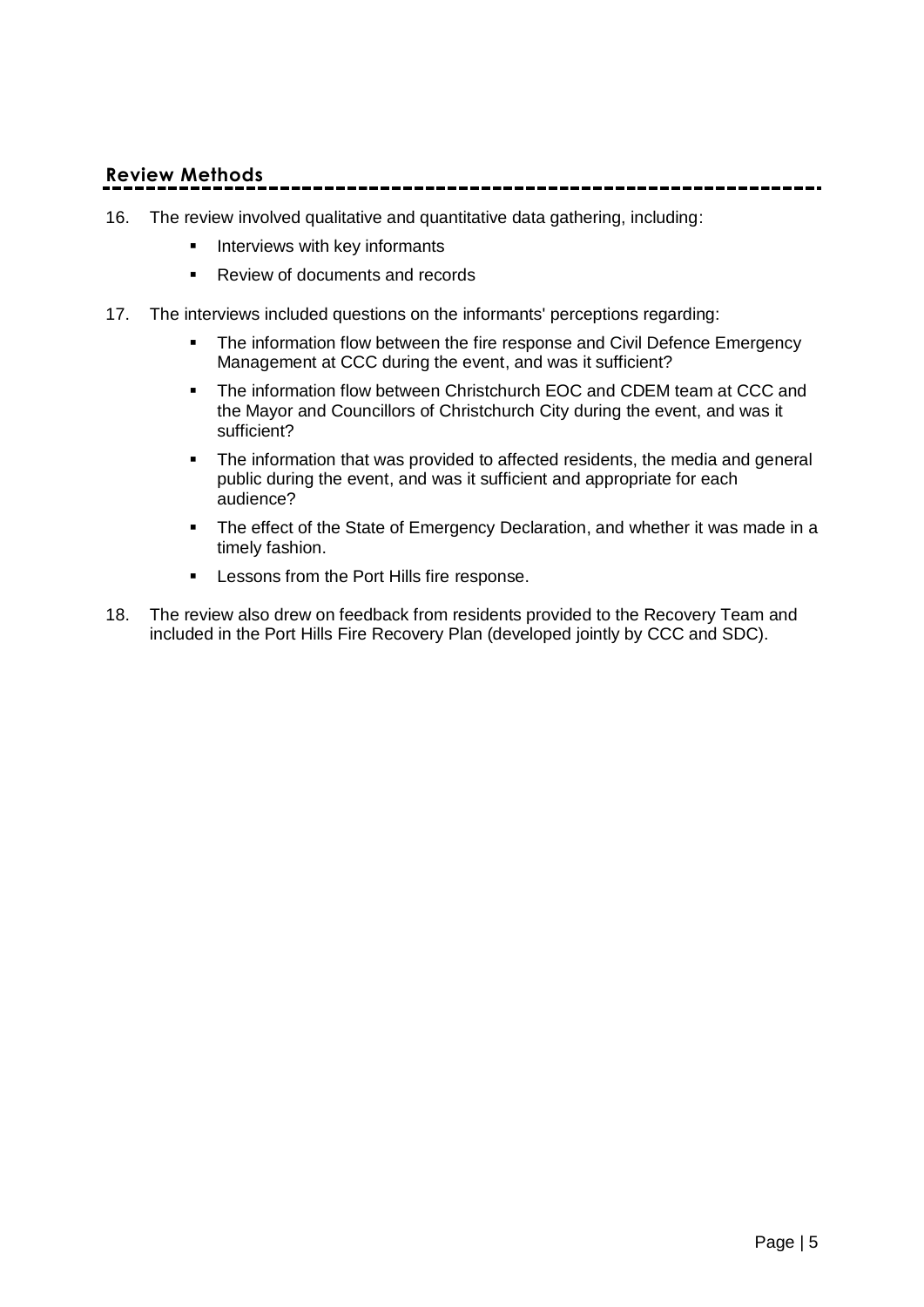## <span id="page-6-0"></span>**BACKGROUND**

- 19. On Monday 13 February 2017, at about 5.30pm, a fire started in Early Valley Road on the eastern extreme of the Selwyn District. Just after 7pm, a second fire started further east on Department of Conservation (DOC) land on Marley's Hill next to the Summit Road above Christchurch City. The two fires merged into one devastating fire on Wednesday afternoon/evening which cut across the Selwyn District/Christchurch City boundary. Just after 6pm on Wednesday 15 February 2017, a Local State of Emergency was declared for seven days pursuant to the Civil Defence Emergency Management Act 2002 (Declaration). It was extended on 21 February 2017 for a further seven days until 1 March 2017.
- 20. The fire burned more than 1600 hectares of vegetation, claimed the life of a firefighter, injured three other people, and destroyed nine homes and two other structures. An estimated 450 homes were evacuated. At its peak there were up to 380 people on the ground and 14 helicopters and three fixed wing aircraft in the air battling the blaze plus around 100 people in a variety of support roles. The fire response teams, a number of them volunteers, worked tirelessly for very long hours in very difficult circumstances, over very difficult terrain. The cause of the fire is yet to be determined.
- 21. As the first fire had started in the Selwyn District, the Selwyn Rural Fire Authority assumed control in fighting the fire. The Selwyn and Christchurch rural fire teams worked together under the direction of the Selwyn Principal Rural Fire Officer. Fire brigades from New Zealand Fire Service, Rural fire brigades across the Canterbury region and national fire teams were all deployed to assist in fighting the fires. More than 36 agencies were reported to have been involved in the firefighting effort.
- 22. An Incident Management Team (IMT) was set up in Selwyn at the District Council office in Rolleston. The IMT was supported by a Civil Defence Emergency Operations Centre in Selwyn and Civil Defence Emergency Operations Centre at the Christchurch City Council's (CCC) Civic offices.
- 23. Residents affected by the Port Hills fires, Christchurch City Councillors and the Minister of Civil Defence expressed concerns regarding communications during the event, and the timing of the declaration. The Mayor of Christchurch announced at a public meeting held on 18 February that there would be a review, focusing on the information flow related to the Civil Defence response and the declaration process.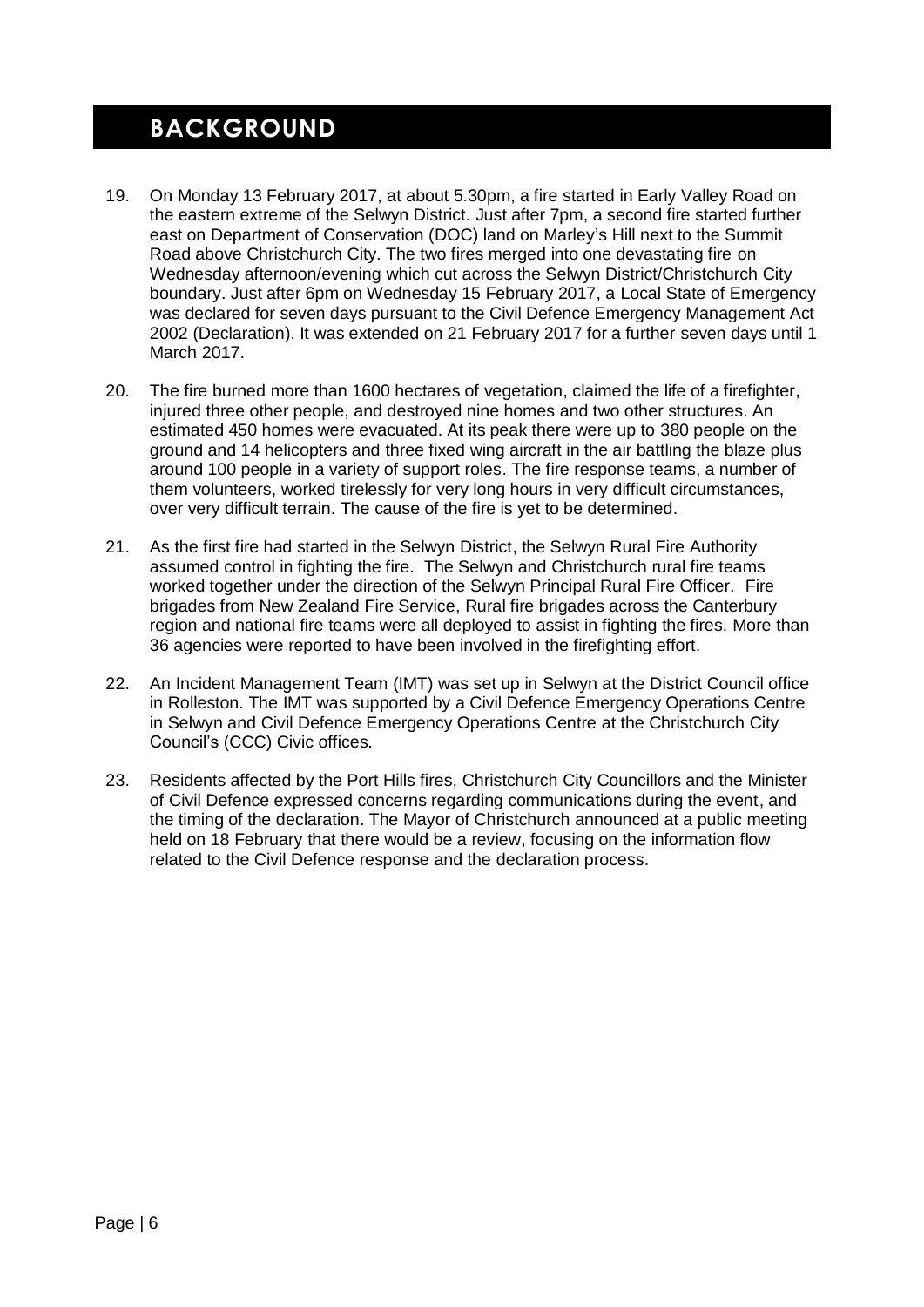## <span id="page-7-0"></span>**FINDINGS OF THE REVIEW**

- 24. This review sought to identify lessons from the response and consider how these had been applied in subsequent events and in the day-to-day operations of the CDEM team.
- 25. The review considered the three areas of focus of this review:
	- 1) Information flow to affected residents, the general public and the media
	- 2) Information flow between key functions and agencies during the response
	- 3) Declaration of Local State of Emergency.
- 26. The review also considered the lessons were learnt from the response to the Port Hills fires and how these lesson have been applied in the subsequent events or CDEM activities.

## <span id="page-7-1"></span>**1. INFORMATION FLOW TO AFFECTED RESIDENTS, GENERAL PUBLIC AND MEDIA**

27. The review considered a number of aspects of the information provided to residents, the general public and the media.

## **Key Observations**

- 28. A Public Information Management (PIM) team was established in line with the Coordinated Incident Management System (CIMS). This team was responsible for issuing public warnings and updates, dealing with media, as well as social media and the call centre.
- 29. For the initial period the Selwyn PIM team managed the communication with residents and media.
- 30. After the declaration it was agreed that Christchurch PIM team would manage the media communication and communication with Christchurch residents. The Selwyn PIM continued to be responsible for gathering and providing information to the Christchurch team. Other agencies were also providing information to the media and public through various channels.
- 31. Interviews and records indicate that a range of methods were used by Christchurch PIM to communicate to the residents, the general public and the media during the event.

## *'Newsline'*

 $\overline{a}$ 

32. 'Newsline', the CCC's digital news channel, provided rolling updates from 13 February (before the Christchurch EOC was activated)<sup>1</sup> until 2 March. Seventeen stories were published. There was one main story that was regularly updated as new information came forward (up to 80 times) including hourly in line with the email updates sent to residents. Alerts were also sent to journalists advising them of the updates.

<sup>1</sup> On Monday 13 February and Tuesday 14 February (before the EOC was activated) CCC's Editorial Team posted information provided by SDC on 'Newsline'.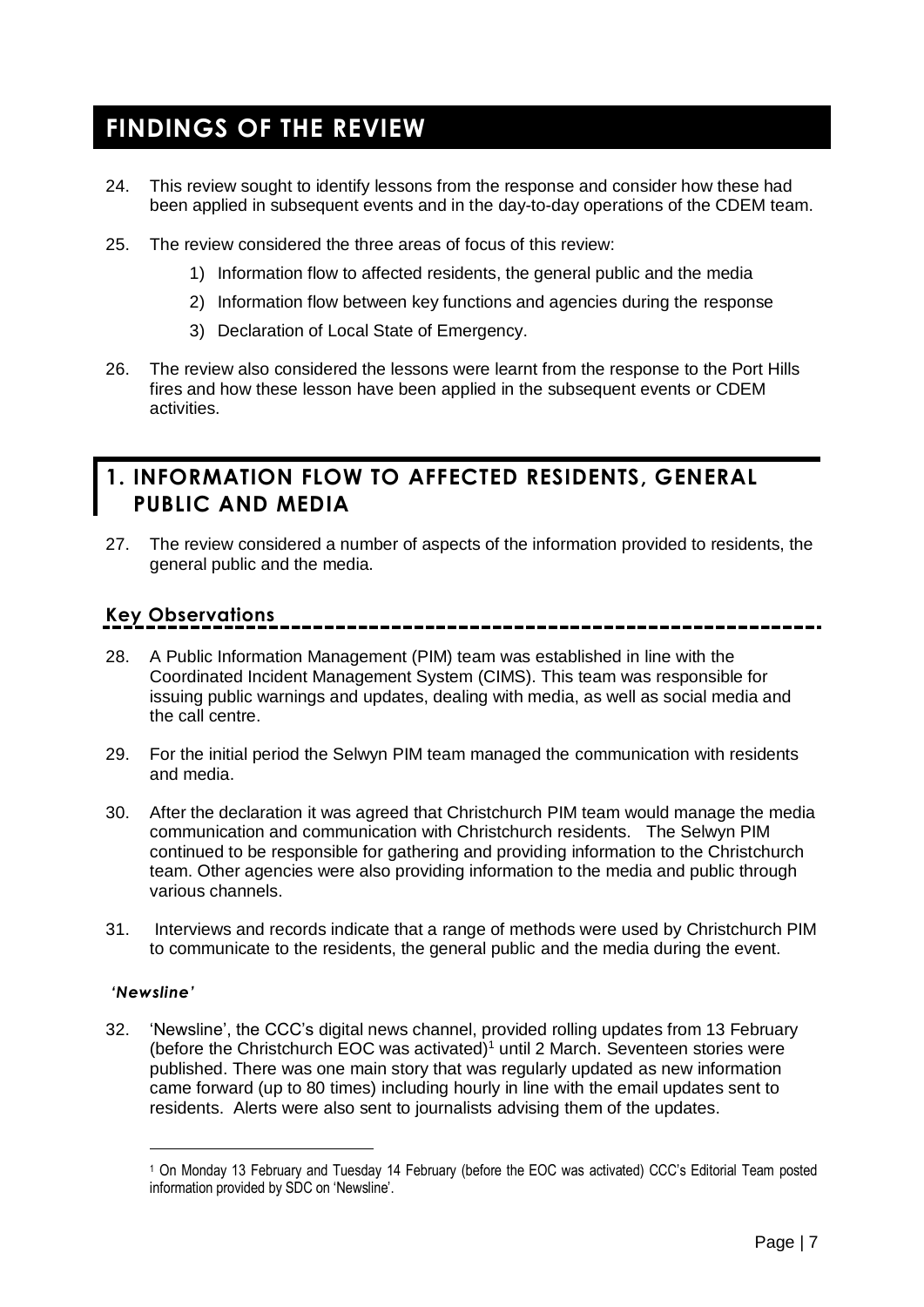- 33. Radio announcer 'ad libs' ran from 3pm on Wednesday 15 February across NZME stations and Mediaworks stations with the message to go to ccc.govt.nz/newsline. The Civil Defence web page was linked to 'Newsline' and Civil Defence and CCC social media pages shared the same content.
- 34. The review was provided with the following 'Newsline' statistics for 13 February to 2 March from the CCC Editorial Team:
	- Total page views: 249,893 (compared with a total of 243,911 page views during the whole of 2016). This included:
		- o Mobile phone page views: 135,471 (54% of total page views).
		- $\circ$  Direct page views: 26,023 (page views from hyperlinks and e-newsletter updates that were sent to residents).
		- o Average time on pages: 3 minutes, 41 seconds.
	- Facebook, Google and Direct links referred people to 'Newsline'. The review was provided with the following statistics regarding referral to the general fire update story on 'Newsline':
		- o Facebook for mobile: 58,495
		- o Facebook (desktop site): 16,470
		- o Google: 53,003
		- o Direct: 17,153
- 35. These statistics indicate that there was significant media and public interest in the Port Hills fires, however, many of the affected residents reported that the information provided in the initial phase of the response was inadequate and confusing and left them feeling vulnerable.<sup>2</sup>

## *Social Media*

36. A lot of enquiries were made via social media. It was felt by a number of those interviewed that the management and assignment of these queries proved a challenge due to the fast-paced nature of social media and the resource available in the Christchurch EOC. Some people spoken to felt a more streamlined approach should be developed for verifying information to be published through social media.

## *Public Meetings*

- 37. The first public meeting was held in Governor's Bay on 15 February.
- 38. A further public meeting was held in south Christchurch on Saturday 18 February which 450-550 people attended. Fire, Police, Canterbury District Health Board (CDHB) and the Mayor of Christchurch all spoke at the meeting. Those at the meeting signalled their support for those involved in the firefighting effort. The meeting also highlighted the community frustration with the lack of information. Community members felt let down by the lack of dedicated information. The Mayor took responsibility for this and committed to this review. The Mayor also committed to regular hourly updates which were implemented immediately following the meeting.

 <sup>2</sup> Port Hills Fires Recovery Plan, June 2017 prepared by Christchurch City Council.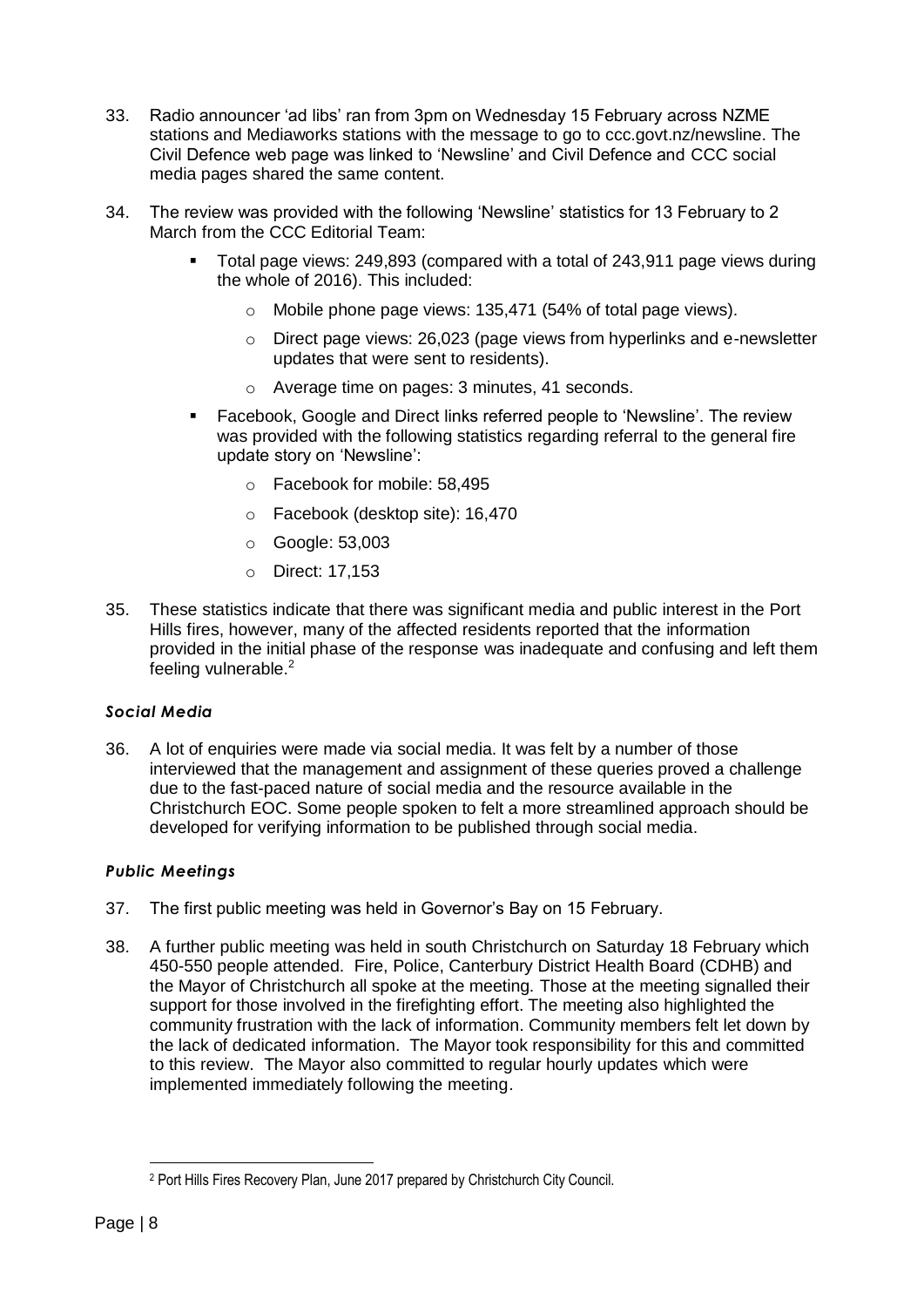- 39. A series of public street meetings were held to provide up–to-date information about the fire (status and ongoing risks), and to help residents and landowners access further information and assistance if necessary. These were held on Thursday 23 February at all 3 cordons; Hoon Hay Valley Road, Worsleys Road and Kennedy's Bush. Senior representatives from the firefighting response spoke at the meetings. Interviewees reported that these meetings were also a success.
- 40. Many of those interviewed, including the Mayor, spoke of the value of having firefighting experts address affected residents at the public meetings. This appeared to boost public confidence in the response. The Mayor observed that communication with residents along the Port Hills in the initial stages of the fire should have warned of the risks and the possibility of evacuations.

## *Customer Services at CCC*

- 41. The Customer Service Teams at Christchurch City Council managed a large volume of calls during the event. They also called residents on behalf of the EOC Welfare function.
- 42. The critical role played by the Customer Service Teams and their very professional approach was highlighted by some of those interviewed. It was noted how quickly Customer Services established a team to call residents on behalf of the Welfare function.
- 43. Information flow from the EOC to the CCC contact centre, helplines and reception personnel is important as these teams provide initial responses to specific queries from concerned residents. Interviewees perceived the following barriers to this flow of information during the fires:
	- Some commented that it was unclear at times who the contact centre's point of contact was in the EOC.
	- **If was difficult to contact affected residents on behalf of the Welfare team** before the affected residents register was established

## *Residents' Register*

- 44. A residents' register was established within two days of the EOC being activated, giving people the ability to subscribe for updates initially by telephoning the main CCC number, then through an online form. Registering meant the PIM team was able to send updates direct to people's nominated email address or by text to a mobile phone number. Registrations were promoted via media, social media, CCC and Civil Defence websites and in 'Newsline' updates. Eighty registrations were collected by Friday night (17 February). Registrations continued after the public meeting on the Saturday. At the meeting, a commitment was made to send hourly updates and the first of these was sent to affected residents on the register at 11am on Saturday 18 February. A total of 89 updates were sent to residents from 18 February to 2 March.
- 45. Positive feedback was received about the email and text communication received by affected residents once the register was created. The register enabled people to be contacted to advise them on pressing issues, such as how and when they could gain access to their properties for the purpose of collecting critical items and checking on animals.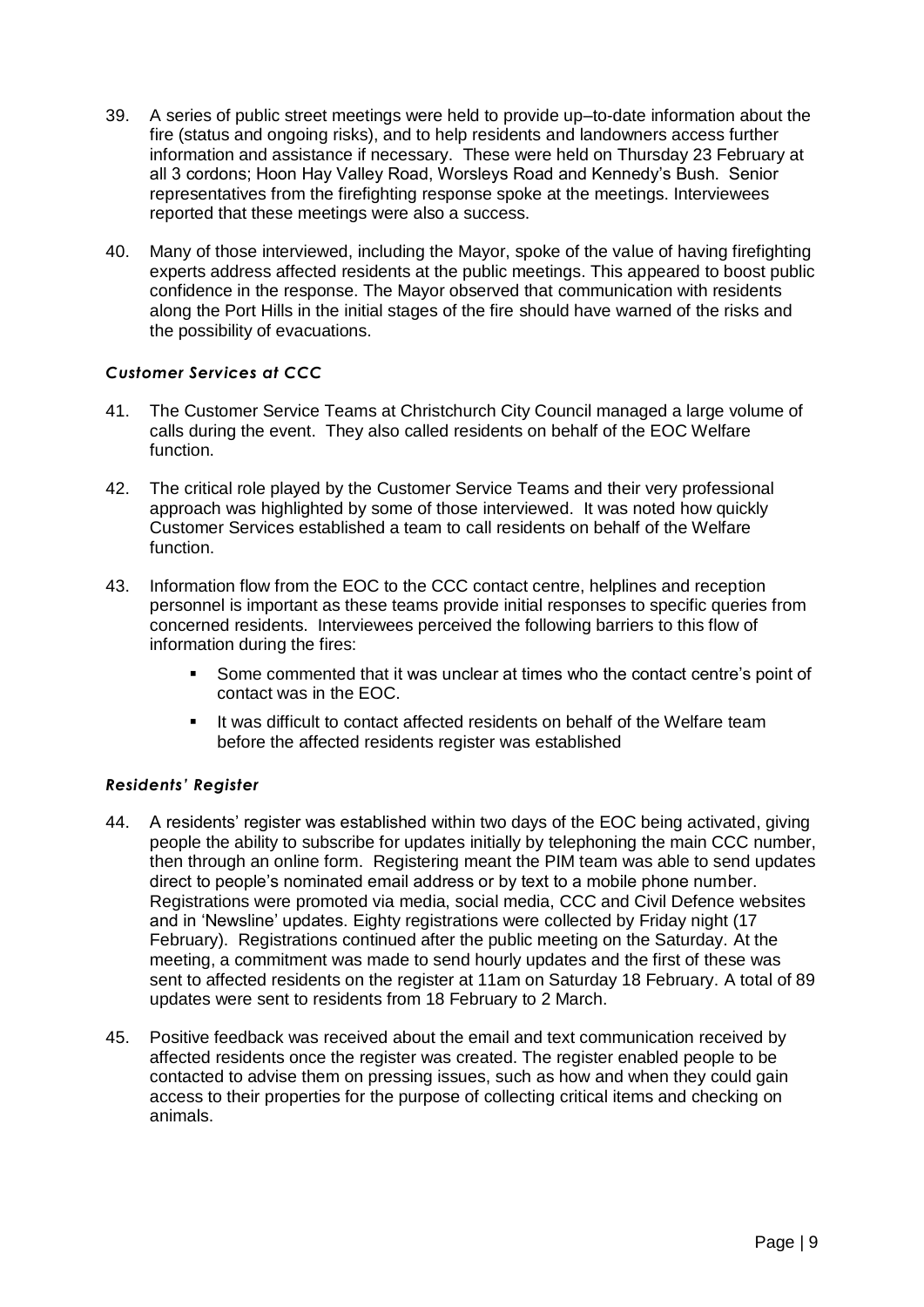46. Many interviewed felt that ideally the affected residents register should have been created earlier as this may have enabled information to be communicated directly to affected residents in the early (and arguably most significant) days of the event.

## *Contact with residents whose property was destroyed*

- 47. There was a perceived lack of communication with those who lost their homes. This group of people commented that no one communicated with them from Civil Defence until the public meeting on the Saturday (18 February), days after their houses had been destroyed. The Police reported that they did not have an adequate means to identify and notify those who had lost properties until the affected residents' register was established.
- 48. Many interviewed observed the establishment of a Recovery Team was a positive initiative. The Recovery Team met with residents whose properties were destroyed. The team maintained 'one-on-one' relationships with the families who lost their homes through assigning two CCC staff members to act as Liaison Managers to provide one point of contact into CCC and to the other agencies that are able to provide support.

## *Information regarding Evacuations and Cordons*

- 49. Interviews identified that the risk of evacuations was not communicated to the Christchurch EOC so it did not inform residents that evacuations may be required. Early warning would have enabled residents to prepare for evacuations, including making arrangements for pets and removing important possessions. Residents should have been provided with information regarding the volatility and complexity of the fire, the potential for wind changes and the impact of the two fires coming together.
- 50. Interviewees also observed that the information provided at cordons and checkpoints was inconsistent. In some cases residents claimed to have seen information elsewhere (for example, on CCC and SDC websites and via social media), about which the people at the cordons had no knowledge. In some occasions this delayed residents gaining access to their homes.

### *Information to residents prior to the event*

51. Feedback from the public meetings suggest that most residents were alerted to the fire restrictions on the Ports Hills prior to the fire. However, some residents reported that they were unaware that they lived in a rural fire area and the risks associated with that. Other residents were very aware of the fire risk and had a number of strategies to protect their properties.

## *Overall Feedback on the Communications*

52. Those interviewed for this review suggested that despite best endeavours, the information flow to affected residents and the wider public during the initial days of the fires was not always timely or accurate and this created anxiety in the community. This was recognised and addressed (in the most part) by the end of the first week of the response. There was positive feedback from the public on the information flow for the period following the public meeting on Saturday 18 February.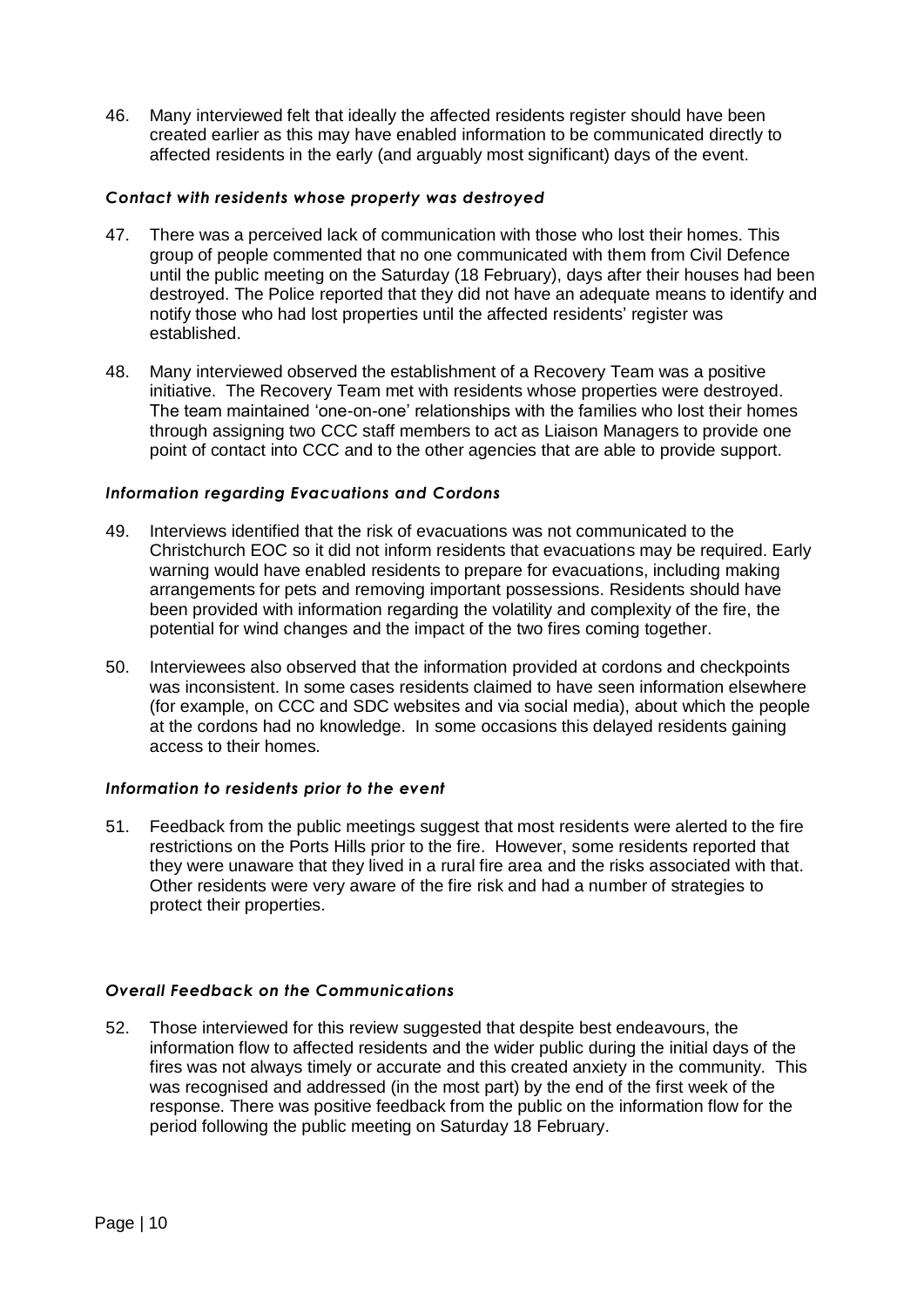53. The Independent Operational Review prepared for FENZ identified that the rapid escalation of the incident placed significant pressure on the PIM teams. The Review also identified that the struggle to get timely information from the fire ground challenged the PIM teams' ability to provide new and accurate public information.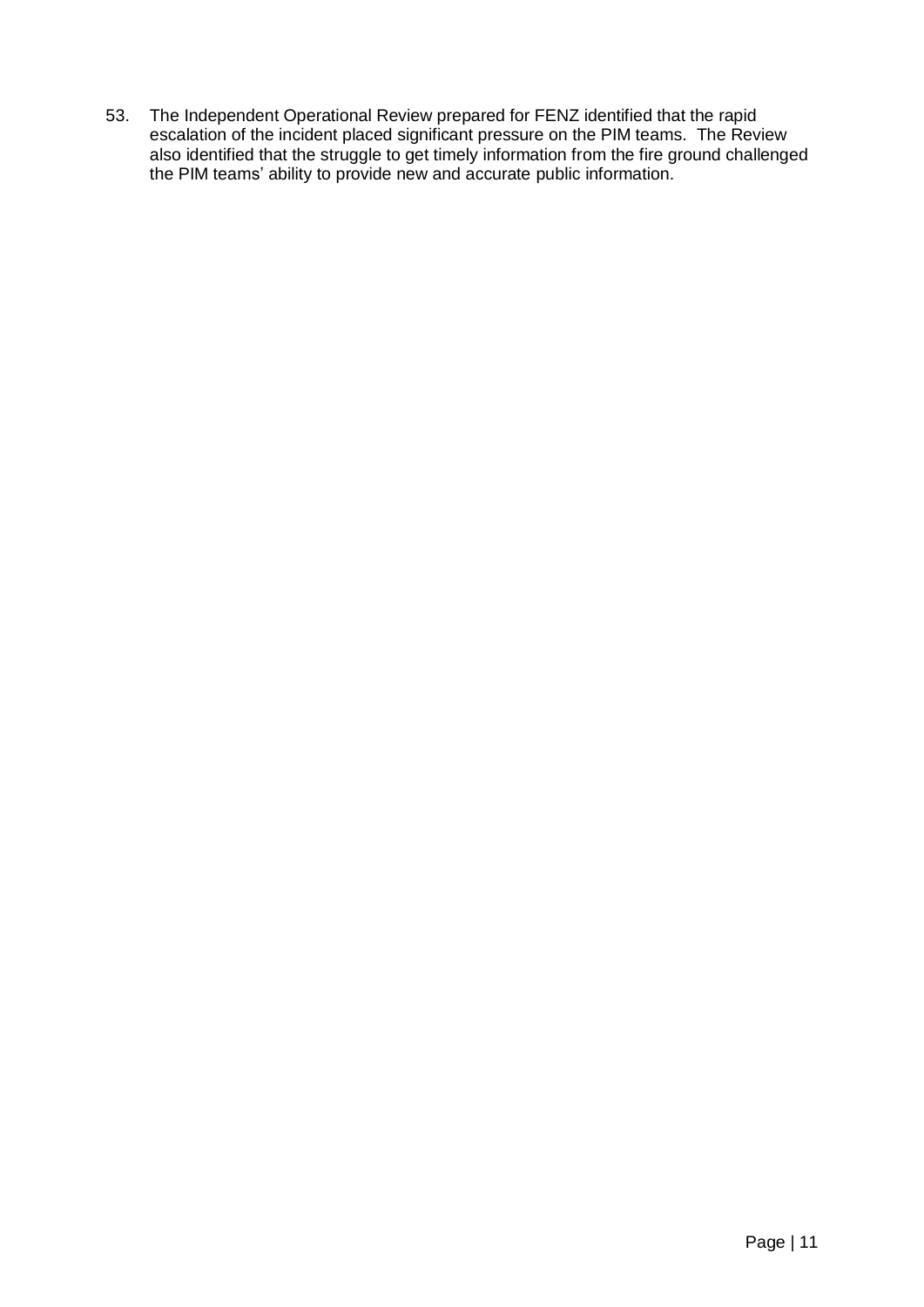## <span id="page-12-0"></span>**2. INFORMATION FLOW BETWEEN DIFFERENT TEAMS AND AGENCIES DURING THE FIRE RESPONSE**

54. The sheer size and unpredictability of the fires; the physical distance between the Christchurch EOC and Selwyn EOC and the IMT; the number of agencies involved; the proximity of the fires to Christchurch; and the number of affected residents meant information flow was of vital importance in the management of the response. These factors also created barriers to the information flow.

## **Key Observations**

## *Information between the IMT and Selwyn EOC and CDEM team at Christchurch City Council, Christchurch EOC and Civil Defence Emergency Management Group*

- 55. Communication links and information flow were of particular importance in this emergency response. Of concern to many interviewees were the difficulties establishing information flow between the Selwyn IMT and EOC and Christchurch CDEM team and EOC, particularly in the initial days of the fire.
- 56. The following observations about problems associated with the information flow between Selwyn and Christchurch were made by those interviewed for this review:
	- The physical distance between the fire response teams at Early Valley Road and Princess Margaret Hospital (ICP) and the IMT and Selwyn EOC presented challenges to the information flow. This in turn presented difficulties to the information flow between Selwyn and Christchurch.
	- **Information did not appear to be getting through to the CCC CDEM team from** the IMT or EOC at Selwyn. There were periods early in the fire event when few updates were provided to CCC. This may have contributed to a lack of consistency in the messaging between the two different EOCs and the public and affected residents.
	- The Christchurch EOC experienced difficulty in getting information from the fire modellers situated in Selwyn regarding where the fire front was at any one time and possible scenarios with respect to the fire's behaviour in the event of a change in weather conditions. As a consequence it was unable to advise residents that they should prepare for evacuations.
	- It was difficult to get information on specific properties. The firefighters were too busy fighting fires to relay information back to Christchurch EOC. On occasions information was going to Selwyn EOC but not flowing to Christchurch EOC which had the larger audience to reach.
	- At times there were difficulties establishing the authenticity of the information coming into the Christchurch EOC. An example of this was when the information came in to say that a certain number of houses had been destroyed. This information was queried by three different people before being released, only to then be found to be incorrect.
- 57. Those interviewed noted that a number of processes were put in place to improve the information flow between Selwyn IMT and EOC and the Christchurch EOC during the event:
	- The Principal Rural Fire Officer (Christchurch) was initially appointed the Planning Intelligence Manager of the IMT. He then transitioned to the role of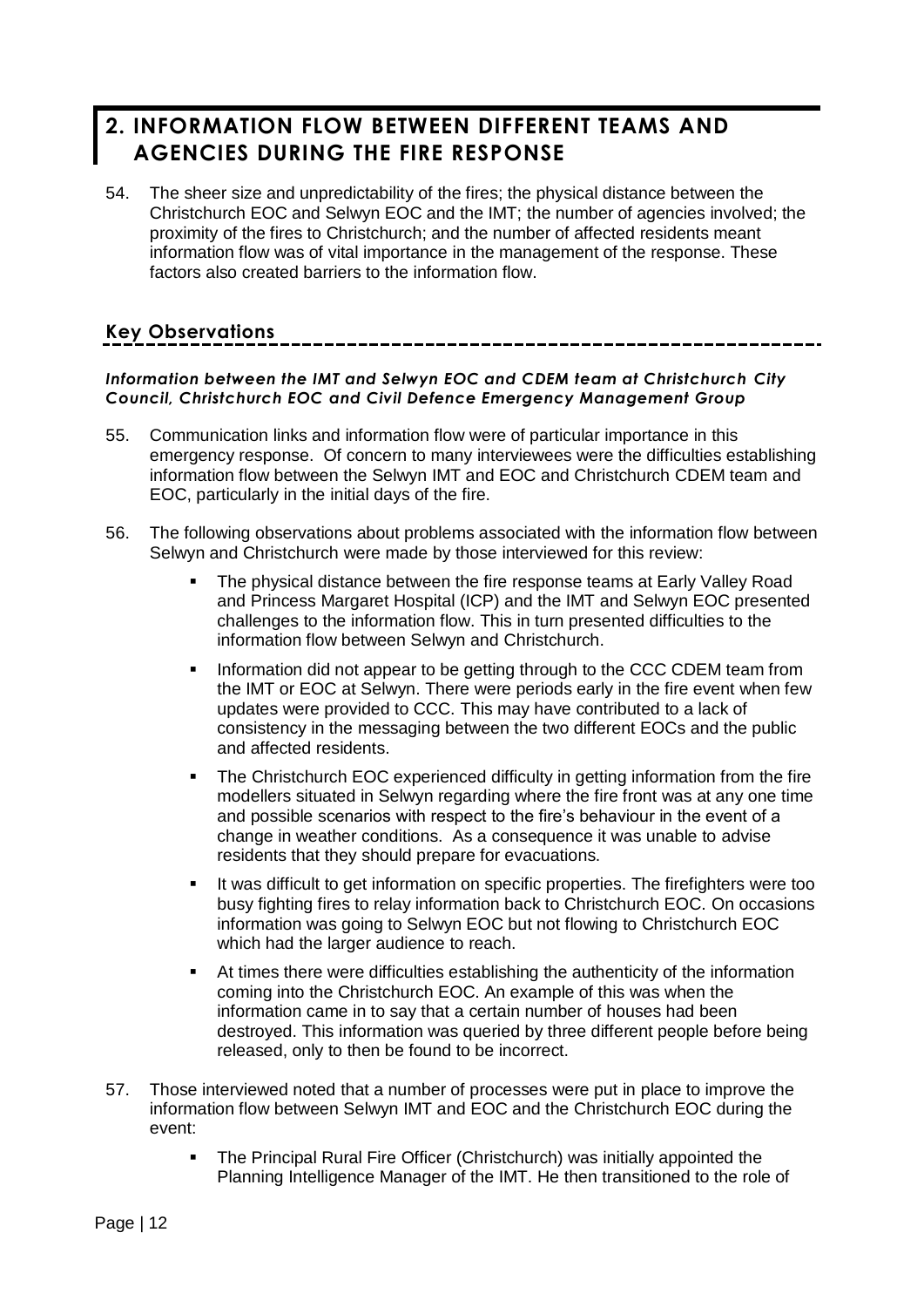Rural Fire Liaison Officer and created a link between the IMT and CDEM team at CCC (and then the Christchurch EOC), providing Situation Reports, Incident Action Plans and physically attending meetings.

- A CCC Liaison Officer was sent to Selwyn EOC to help with information flow around operations such as cordon management, access and boundaries and fire safety risk. The Liaison Officer attended the Selwyn EOC morning briefings and fed information back to the Christchurch EOC.
- A Christchurch EOC Local Controller visited the Selwyn EOC on a number of occasions and a Selwyn EOC Local Controller visited the Christchurch EOC on several occasions.
- PIM support from the Christchurch EOC was sent to the Selwyn EOC from early afternoon on Wednesday 15<sup>th</sup> February.
- **PIM support from the Canterbury Civil Defence Emergency Management** Group<sup>3</sup> was sent to the Selwyn EOC after the Declaration was made to relay information back to a Group representative providing support within the Christchurch EOC.
- 58. The Mayor of Selwyn noted that he and Christchurch Mayor were in contact early on the afternoon of Wednesday, and on a regular basis from that point on.
- 59. Those interviewed believed that these initiatives had a positive impact on the information flow.

## *Information flow between key agencies involved in the civil defence response*

- 60. As with most civil defence emergencies, this was a multi-agency response involving the Police, CCC, SDC, fire services, CDHB, Medical Officer of Health, Orion and various welfare services. Overall the agencies worked well together and shared relevant information well.
- 61. One area of difficulty observed by those interviewed was getting information to cordons from the Christchurch EOC which on occasions resulted in confusion at cordons.

### *Information flow within the Christchurch EOC*

 $\overline{a}$ 

- 62. Most of those interviewed felt that information within the Christchurch EOC was flowing appropriately between the various functions. However, some interviewees did perceive there some lack of knowledge within the Christchurch EOC around the roles and responsibilities of each function. As a result there was occasionally confusion about who held responsibility for the task. The PIM and Welfare functions' confusion over who held responsibility for creating a register of affected residents and responsibility for responding to specific enquiries from affected residents via social media were examples provided.
- 63. The PIM function is a critical function in the EOC and is responsible for a significant amount of work. Some felt that a larger pool of people trained in PIM would have helped ensure all audiences were reached from the outset of the event, especially given the demands of social media. Some concerns were expressed that normal business

<sup>3</sup> The Canterbury Civil Defence Emergency Management Group is a partnership of local authorities, emergency services and other organisations tasked with ensuring the effective delivery of civil defence emergency management in **Canterbury**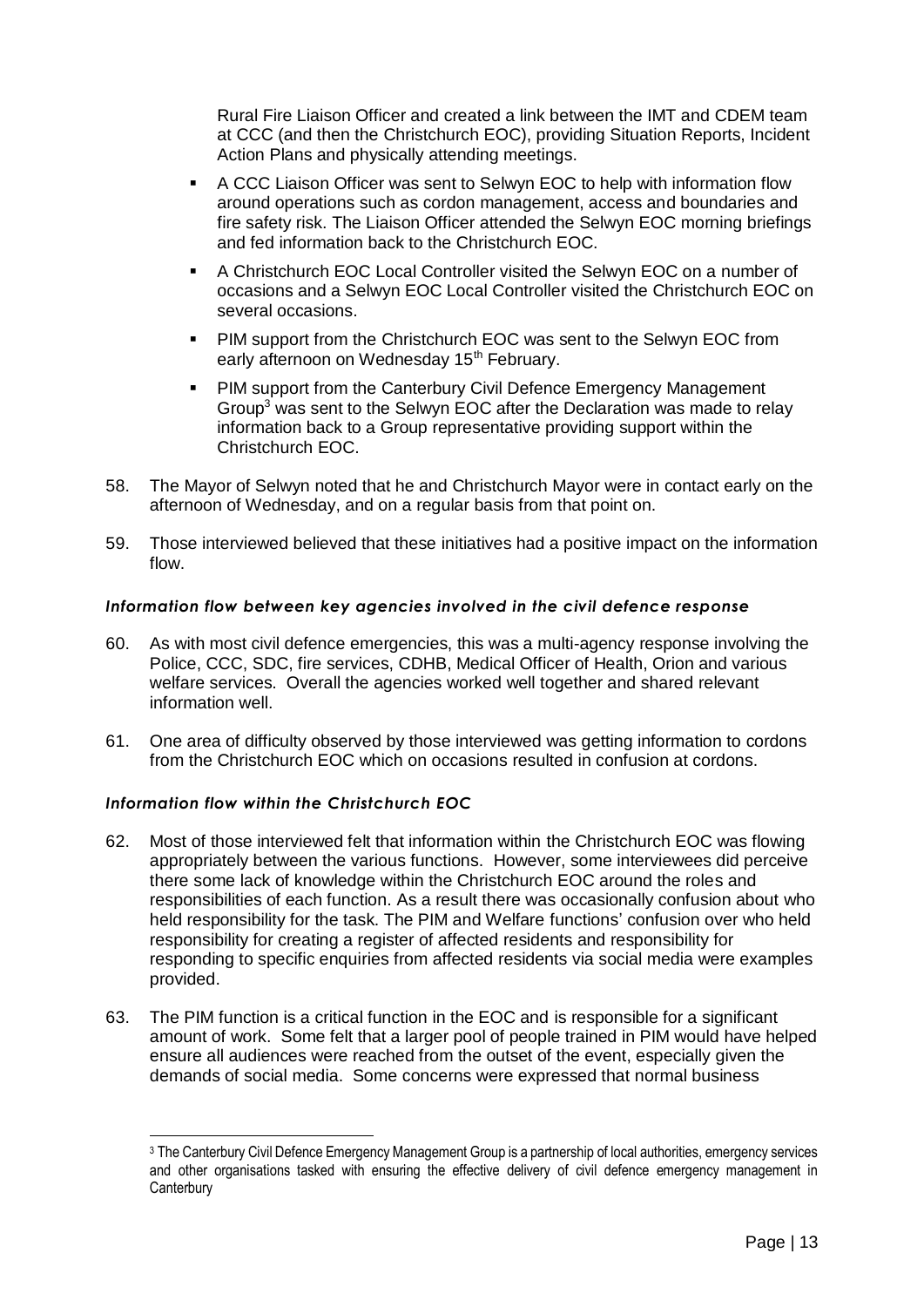processes overrode EOC operations within the PIM function of the EOC, for example sign-off processes.

## *Information provided to the Mayor and Councillors of Christchurch City during the event*

- 64. From midway through the first week the Mayor and Councillors received regular updates and briefings on the event. Some interviews suggested that the Mayor and Councillors should have received advice about the response and declaration process earlier in the event, for example some suggested that:
	- **Briefings earlier in the event would have given the Councillors greater** assurance and understanding. If they had access to the same information as the Mayor they may have understood why a state of emergency was not declared earlier in the week.
	- After the declaration was made, regular briefings were organised for the Councillors. The Councillors reportedly found the briefings from the fire response teams and civil defence staff very informative.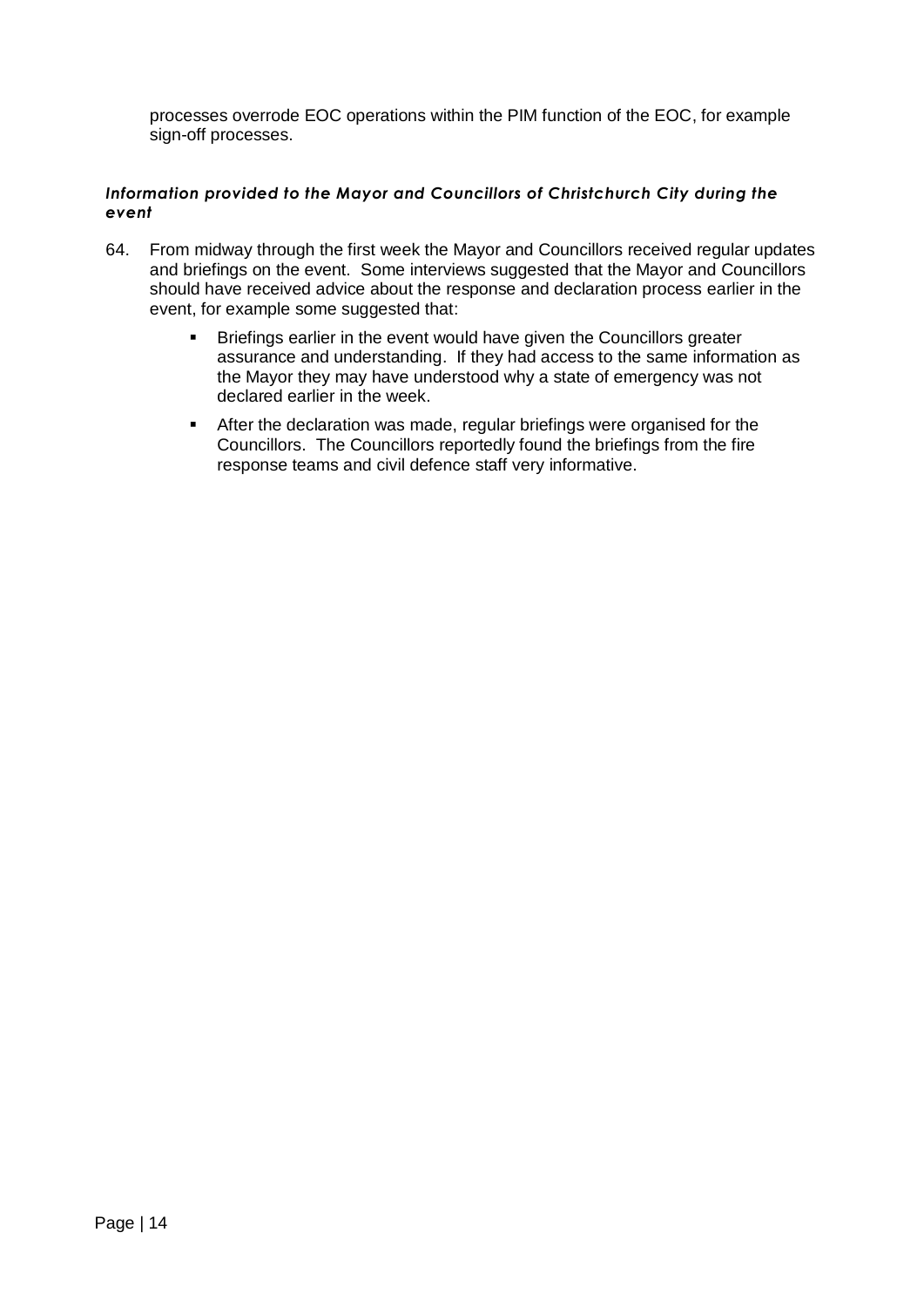## <span id="page-15-0"></span>**3. DECLARATION OF LOCAL STATE OF EMERGENCY**

65. The review sought to identify whether the declaration was made in a timely fashion.

## **Key Observations**

- 66. Around 17:00 hrs on Wednesday 15 February, the Mayors of Selwyn and Christchurch City Council agreed to declare a civil defence emergency to support the emergency services. At 18:05hrs on Wednesday 15 February, a state of emergency was declared for a period of seven days pursuant to the Civil Defence Emergency Act 2002. This was extended for a further seven days on 21 February 2017 until 1 March 2017. The Mayor of Christchurch made the declaration in her capacity as chairperson of Canterbury Civil Defence Emergency Management Group.
- 67. A number of those interviewed were of the opinion that the declaration did not have any direct bearing on the firefighting effort as they had sufficient resources available and adequate powers under the Fire Service Act and Forest & Rural Fires Act 1977. However, many observed that there was value in the declaration because it generated greater media reporting of the fire and increased public confidence in the emergency response effort. It also meant post-event recovery processes were initiated.
- 68. Some of those interviewed suggested that a declaration should not have been necessary to lift the profile of the fire and increase public confidence. They believed that this could have been achieved by providing the public with key information on the fire and the associated risks in an effective way from the outset.
- 69. Feedback received from affected residents at meetings held after the fires confirmed that the declaration brought comfort. Some residents felt the declaration should have been made earlier.
- 70. The evidence indicates that the Mayor was advised that a declaration was not necessary. The Mayor now believes she should have made the declaration earlier. She believes that a state of emergency should have been called on Tuesday afternoon and residents in surrounding areas should have been warned that they may be called on to evacuate.
- 71. The findings from this review suggest that the Mayor should have received earlier advice regarding a declaration of a state of emergency. The declaration helped raise public awareness of the nature and potential danger of the fire and provided confidence that all resources were being brought to bear on fighting the fire.
- 72. The Mayor has subsequently requested that the Ministry of Civil Defence clarify the legislative framework to make it clear that public confidence is a grounds for declaring a state of emergency.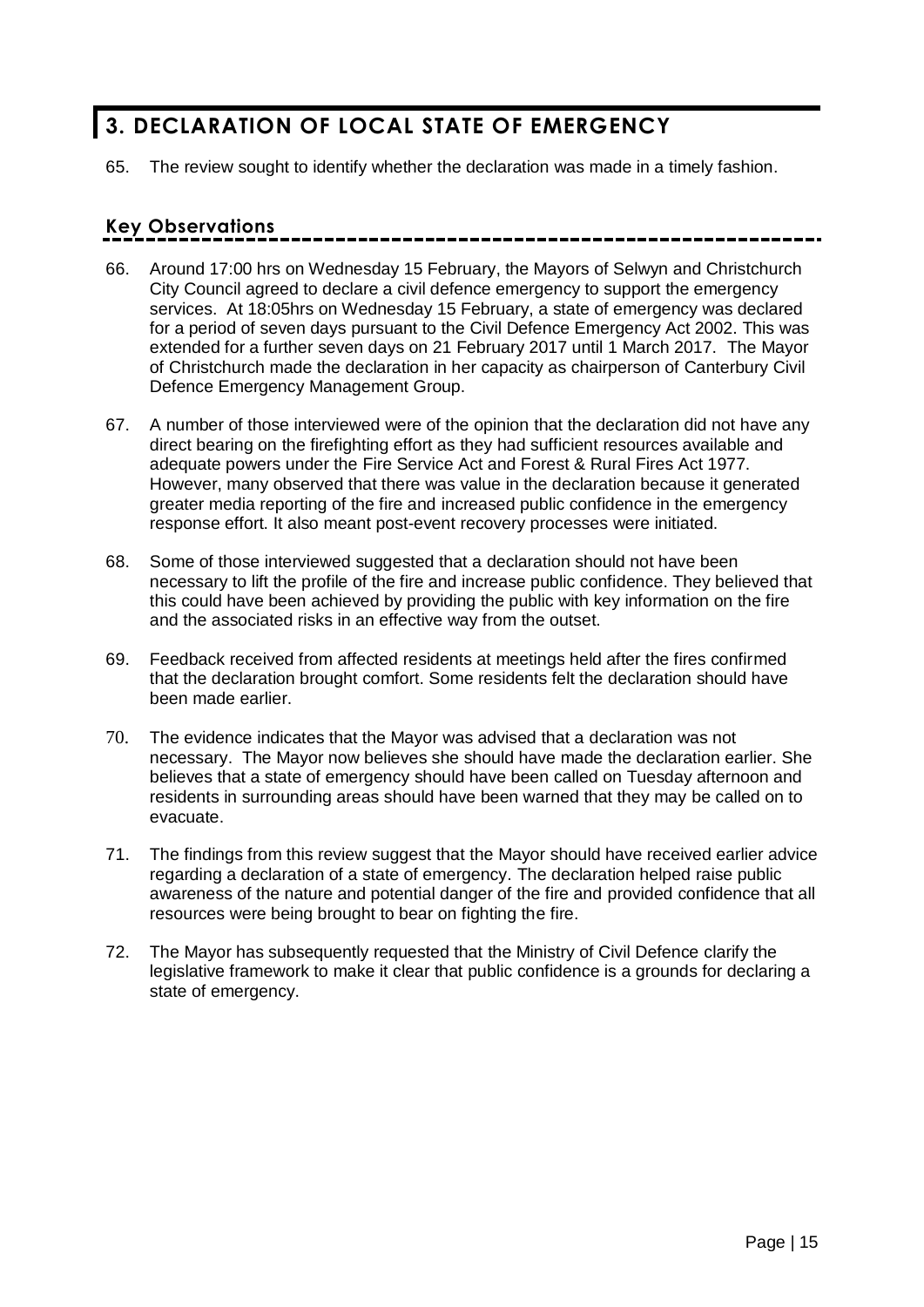## <span id="page-16-0"></span>**4. LESSONS LEARNT**

73. A number of lessons were identified from the response to the Port Hills fires. This section examines if, and how, these lesson were applied in the subsequent state of local emergency for the Christchurch floods in July 2017.

## *Communication with affected residents*

- 74. A key lesson from the Port Hills fires was the need to focus on communicating with the affected residents throughout the event. This was applied in the subsequent flooding event in July 2017 and was evident in the EOC action plans and in the EOC communications.
- 75. In the subsequent event the CDEM Duty Officer and Controller enlisted the support of PIM, as soon as the Duty Officer began to monitor the event. This enabled consistent messaging to residents, the general public, CCC contact centre and elected members from the outset.
- 76. CCC Public Information and Participation team ensured that there was regular information on the CCC website prior to the event, as well as using an existing database to send material directly to residents. This established a process which was able to be continued by the PIM during the event and after the declaration. This also meant that residents and wider public knew exactly where to go to get the most up-to-date information. In future events the website will indicate when residents can expect the next update.
- 77. The involvement of the Customer Service Team at CCC was identified as critical during the fire event. In the subsequent event processes were established at the beginning of the event to ensure good information flow. The Team Leader from the Customer Services Team attended the EOC meetings which helped ensure that the Contact Centre, reception personnel and helpline personnel at CCC had the latest information and key messages to share with the public and affected residents. This also ensured that the EOC heard directly from the contact centre about the issues that were concerning residents.
- 78. The early establishment of an affected persons' register was identified as crucial in enabling effective communication with affected persons. This was treated as a priority in the subsequent emergency response. However, a lesson learnt from this subsequent event was the need to separate the registration of directly affected residents from other interested residents. The CDEM team is investigating ways to improve this tool for future events.
- 79. In the subsequent flooding event the Mayor acted as the primary media spokesperson during that event. Most people believed that this was an advantage as the Mayor is a known and trusted spokesperson and therefore the public had a higher degree of confidence in the messages provided.

## *Early warning of possible evacuations*

80. A key lesson learnt from the fire response was the need to provide residents with early warnings about possible evacuations so they can prepare for the possibility of evacuation.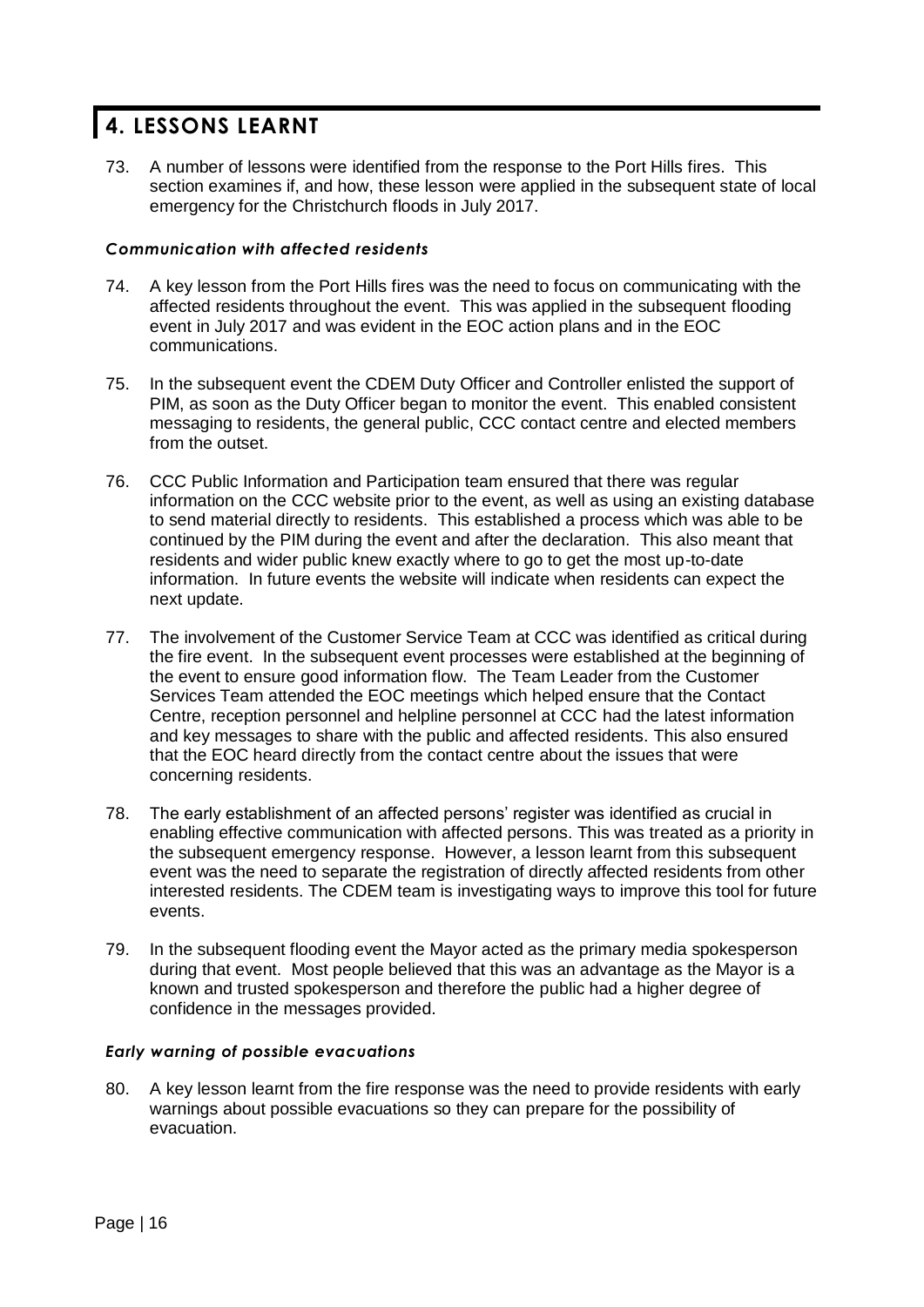81. Little notice was given to residents in the subsequent flooding event. CDEM should be particularly mindful of this in future events.

## *Consistent messaging*

- 82. The need for consistent messaging to residents was highlighted in the Port Hills fires. In the subsequent flooding event there was accurate, consistent and informative messaging given to everyone on the ground, including CDEM response teams, contractors and Police. The same messaging was communicated to the CCC Customer Contact Centre. This meant that residents received the same information from each person they spoke to.
- 83. Both the fire event and the flooding event suggest there is a need to explore technology options to link information from the EOC to field staff and civil defence centres and also to identify and communicate directly with affected residents.

## *Deployment of Response Teams*

- 84. The need to have people the ground who are able to liaise with residents was a key lesson from the fire event. In the July 2017 floods the CDEM mobilised its Community Response teams on the first evening and these teams continued to be deployed over the weekend. They were augmented by CCC staff on the Sunday. The teams were well briefed and were able to provide clear and consistent information directly to affected residents. They also provided information back from the field to the EOC.
- 85. Both the fire event and the flooding event suggest there is a need to explore technology options to convey information from the response teams to the EOC.

### *Community preparedness*

86. The Port Hills fires highlighted the need for regular public education programmes for those living in a rural environment. Public education should include what mitigation measures individuals should undertake to reduce the risk of losses occurring, for example having a defensible space around their property, types of trees/scrubs to plant, and evacuation plans. The CDEM team intend to work with local communities, including the Port Hills' communities, to increase their understanding of and preparedness for emergency events.

### *Information from operational teams*

87. The importance of regular information from the operational and response team was a key lesson from the fire event. In the subsequent event the CDEM Duty Officer and the Controller proactively sought information from the operational teams prior to the activation of an EOC. This assisted with decision making regarding the activation of the EOC in a timely manner. However, this took time and a technology solution could be explored, for example the use of drones or mobile devices.

### *Liaison with other agencies*

88. The need for early liaison with other agencies was another lesson from the event. In the subsequent event the CDEM team started liaising with the other key civil defence agencies whilst the incident was being monitored and consideration being given as to whether the EOC should be activated or a declaration made. The Police and other agencies were consulted prior to the declaration for the Christchurch floods.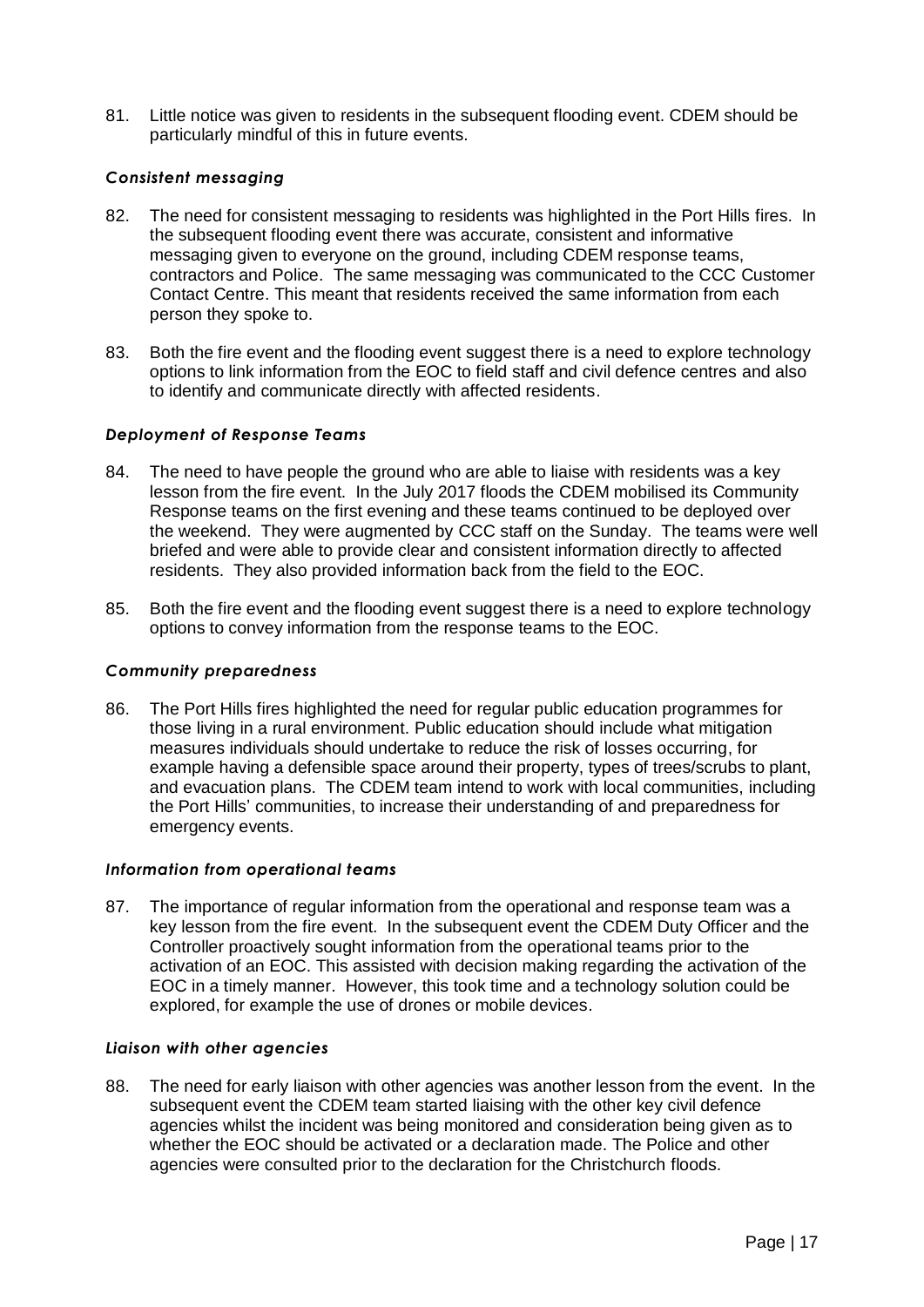89. The fire event also highlighted the necessity of agencies having a presence in the EOC, to help facilitate effective planning and communication. In the subsequent event most of the relevant civil defence agencies were present in the EOC soon after the declaration. This facilitated the flow of information from within the Christchurch EOC to the staff, contractors and volunteers managing the cordons and welfare centre and door-knocking in affected neighbourhoods. It also facilitated consultation around decision making on matters such as the appropriate time to open and close cordons and allow evacuees back into their homes. Additional support was also sought early in the event from NZ Defence Force, Surf Live Saving, Coastguard, and St John. This ensured that these agencies were able to mobilise and be prepared to support the evacuation. A clear tasking and reporting line was established with these agencies which ensured that there resources were directed appropriately.

## *Cordon management*

90. The requirement for effective cordon management was a key lesson learnt from the Port Hills fires. During the subsequent flood event, a cordon management process was developed by the operations function in the EOC. This enabled cordons to be set up with adequate resources and managed effectively during an emergency. It also enabled the smooth planning and implementation of resident re-entry. Clear and consistent messages were given to people on the cordons prior to it being communicated to residents via the media. The same information was communicated to the contractors and response teams on the ground. This ensured that residents received the same information at the cordons and from all the responders.

## *EOC Management*

- 91. The Port Hills response reinforced the need for comprehensive action planning in the EOC. It also demonstrated that these plans should be well understood by all those in the EOC. During the subsequent event the EOC action plans were visual in the EOC to give clear direction on what needed to be done and by whom. Function teams regularly reported progress against the action plans. This provided an easy point of reference for members of the particular function and others in the EOC. It also supported the handover between EOC shifts.
- 92. Another lesson learnt was the critical role of the Response Manager in the EOC. During the fire event there was not always someone in the role of Response Manager in the Christchurch EOC. In the subsequent event the Response Manager role was filled by a person with extensive knowledge and experience. In that event the Response Manager (based on their knowledge of emergency legislation and the CIMS structure) was able to ensure that all functions of the EOC were operating effectively.
- 93. The importance of good communication and coordination between the functions in the EOC was a lesson from the Ports Hills fires. When the EOC was activated for the subsequent event consideration was given to which functions should be located next to each other. The PIM and Welfare functions were positioned next to each other to ensure coordination of core responsibilities, such as the creation and promotion of an affected residents' register and responding to messages/queries via social media.
- 94. The response to the Port Hills fires highlighted the importance that those working in the EOC have a good understanding of roles and responsibilities. After the Port Hills fires response the EOC database was revised to ensure it contained a current list of those on the EOC roster, their contact details, their specific skill sets and a record of training that volunteers have received. This enabled better communication with volunteers between events and at the time the EOC was activated. The EOC database continues to be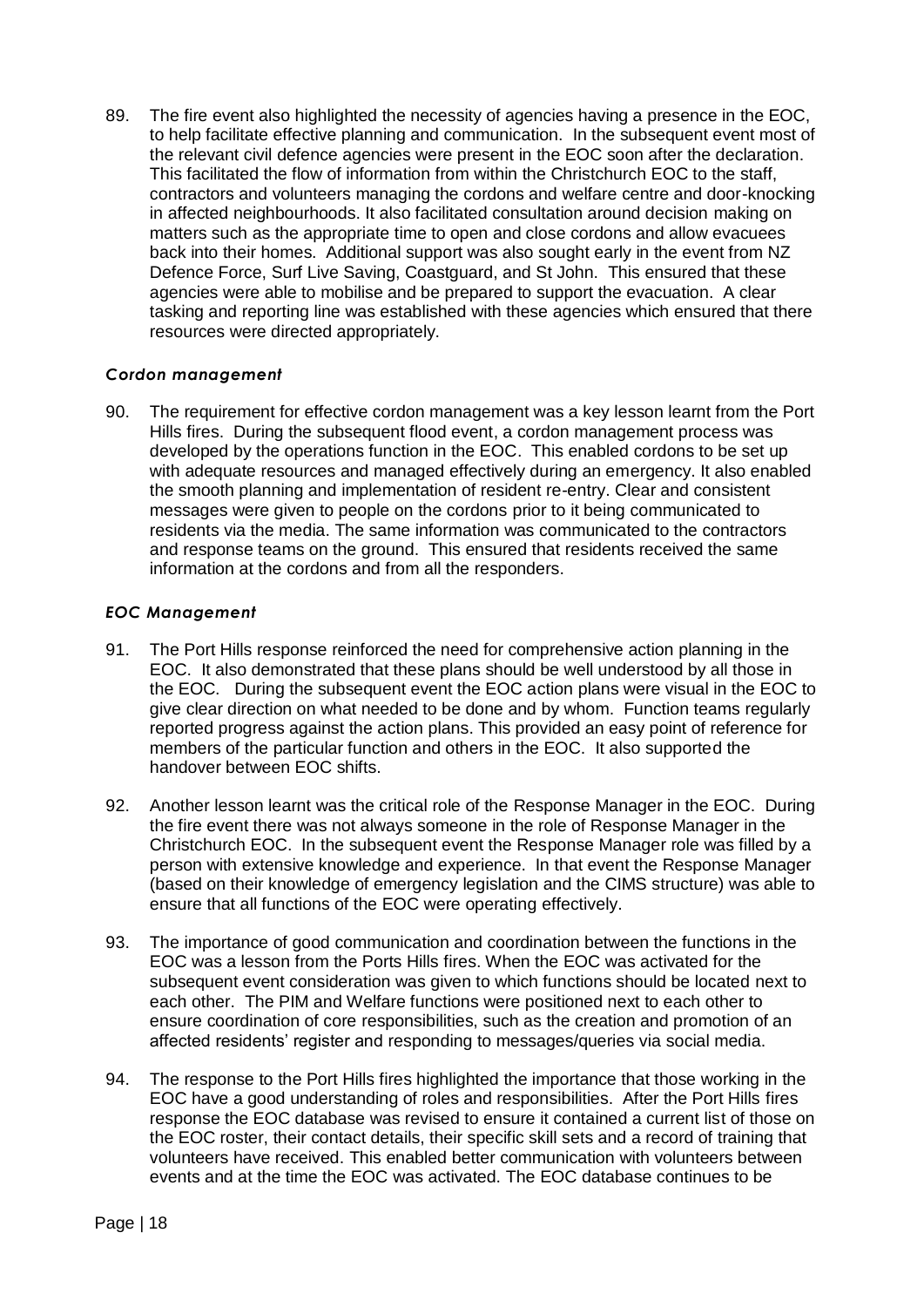regularly updated. It will enable EOC function rosters to be managed well from within the EOC. The CDEM team are developing a training programme planning for people on the Christchurch EOC roster in the various function areas. The CDEM Team also plan to recruit additional EOC volunteers/staff.

- 95. The CDEM team plans to hold regular meetings of the functional managers of the Christchurch EOC between events. This will help build relationships within the Christchurch EOC and ensure consistency with processes and protocols, both of which are crucial to information flow. It will provide further understanding of how the different functions within the EOC complement each other. If the managers of all functions of the EOC are well trained and confident in giving clear direction, it will not matter if untrained volunteers need to be called in to assist during a large-scale emergency.
- 96. EOC knowledge base the CDEM team has begun to review and update the EOC knowledge base to ensure it provides relevant and clear information which is easily accessible. Once revised, the EOC knowledge base will have document controls to ensure the value of the manual is not lost.

### *Information to Elected members*

- 97. The fire response demonstrated the need to keep the Mayor and Councillors well informed. During the subsequent event regular information was sent to elected members throughout the event to ensure that they were aware of the event and the response. Elected members also had a clear channel to raise concerns of seek clarification. Elected members attended regular briefings by key EOC and technical staff throughout the event.
- 98. The need to keep elected members informed and provide them with a channel to pass on community concerns should not be underestimated. The CDEM team intends to work with elected members to refine these processes.

### *Declaration*

- 99. The key lesson from the fire event was the need to brief the Mayor in the early stages of the event, prior to the declaration. In the subsequent event, the Mayor was briefed at the point a risk was identified.
- 100. Another lesson from the fires was the need to consider all risks and to declare a state of emergency early. An earlier declaration would have provided a warning to residents of the risks they may be facing, lifted the profile of the event and given greater confidence that all resources were being applied to the event.
- 101. In the future flooding event there may have been advantages in establishing an EOC and declaring a state of emergency earlier. This review suggests that a precautionary approach is taken when considering whether to declare a state of emergency. CDEM should be mindful of this in future events.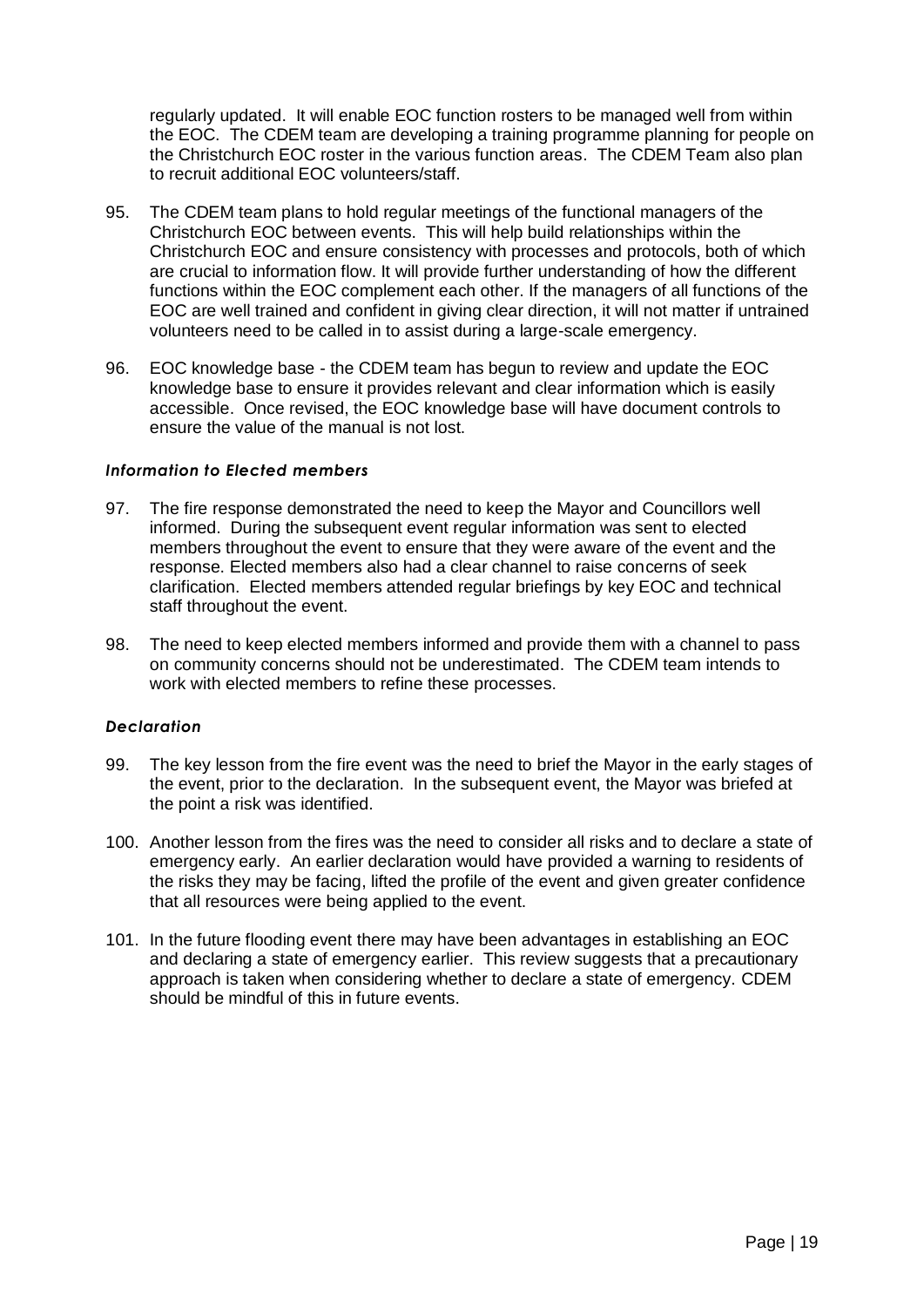## <span id="page-20-0"></span>**RECOMMENDATIONS**

The review makes the following recommendations:

### **(1) The Council notes the significant contribution made by all involved in the fire response.**

Those involved demonstrated a passion, willingness and commitment to work together to safeguard our community. Many of those who contribute to emergency responses to incidents, such as the Port Hills fires, are volunteers.

### **(2) The Council notes the lessons learnt from the Port Hills Fire response that were applied to subsequent responses**

Christchurch Civil Defence staff and volunteers have been proactive in learning from the Port Hills Fire response and have implemented a number of improved processes. The CDEM team continues to look for ways to improve preparedness and response.

## **(3) The Christchurch CDEM team works with FENZ to develop a community education and response planning programme for areas with high fire risk.**

The Port Hills fires highlighted the need for regular public education programmes for those living in a rural environment. The development of Community Emergency Plans for communities living on or close to the Port Hills where wildfire risks exist should be explored with those communities

#### **(4) The Council continues to develop processes and implement systems that will improve the information provided to those affected by an emergency.**

Different mechanisms and technology for ensuring a user-friendly registration process should be explored. Council should also explore options for pre-registration and the recording of residents' emergency contacts. It should also explore methods for easily identifying and contacting affected residents. Some of this work is incorporated in the MyCouncil project, which will make it easier for people to do business with the Council, whether booking a service, applying for something, or making a payment.

### **(5) The Mayor receives earlier and more comprehensive advice regarding declaring of a state of emergency during future events.**

#### **(6) That a precautionary approach is taken when considering whether to declare a state of emergency.**

An early declaration would provide a warning to residents of the risks they may face, lift the profile of the event, ensure that all resources are being applied to the response and provide greater confidence to affected residents and the wider community.

## **(7) The Council notes that the Mayor has requested that the Ministry of Civil Defence clarify the legislative framework to make it clear that public confidence is a grounds for declaring a state of emergency.**

## **(8) The EOC provides early warning to residents regarding possible evacuations.**

Residents should be given early warnings about possible evacuations so they can prepare for these, for example make arrangements for animals and pack or remove important possessions.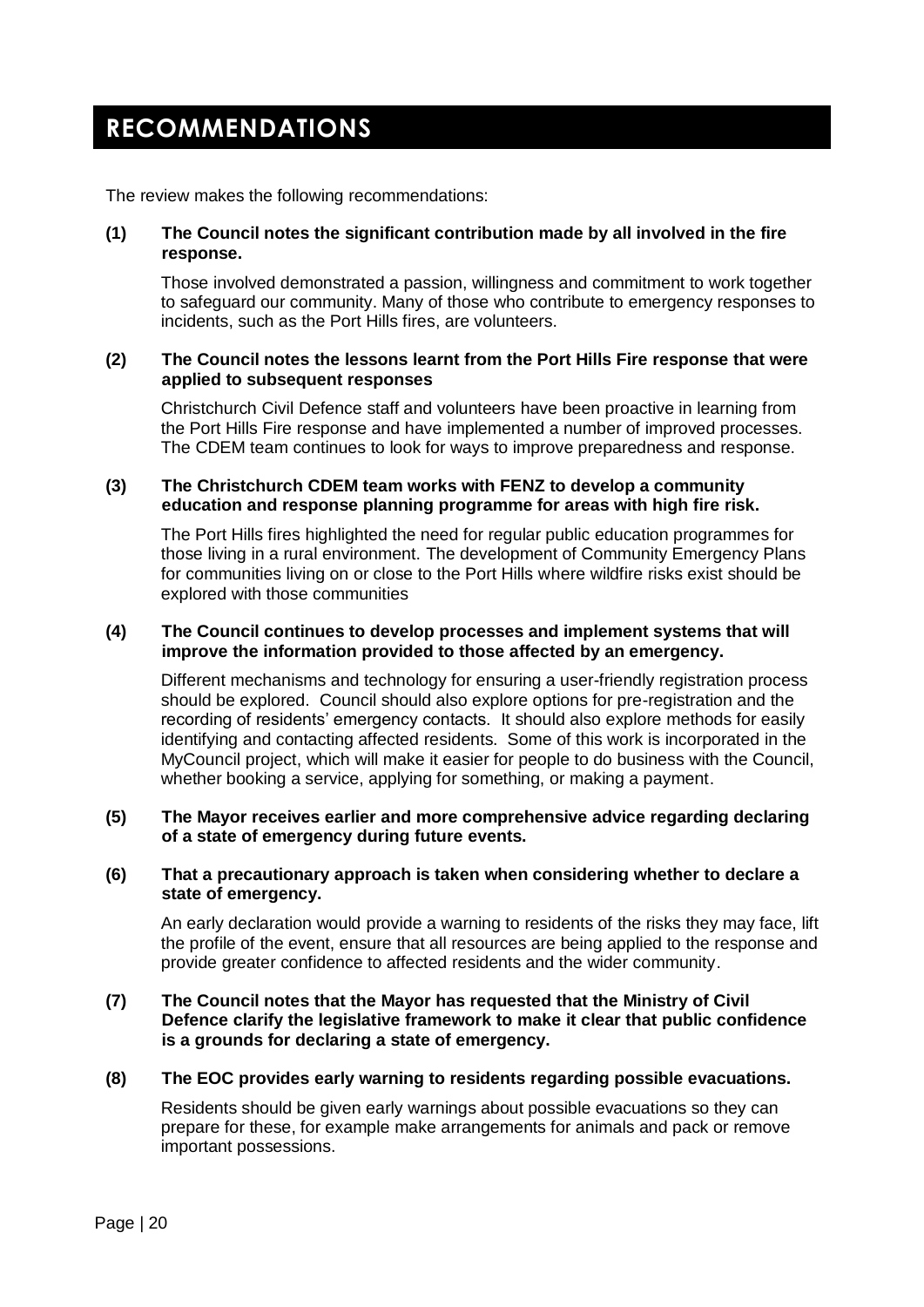- **(9) When cordons are put in place priority be given to ensuring good information is provided to all those managing the cordons.**
- **(10) CDEM invest in technology to improve a) the flow of information between EOC, civil defence agencies and people in the field and civil defence centres, and b) the gathering and analysis of data from response.**

## **(11) The CDEM Training Strategy adopted in 2014 be revised.**

This strategy was "created to ensure CCC develops and maintains an effective capability and capacity for comprehensive emergency management in line with legislative requirements and defined national CDEM strategy". The strategy was to cover the period 1 January 2014 to 30 June 2017.

### **(12) Staff are identified for the PIM function and regular training is provided covering the role and responsibilities of PIM**

A clear understanding of roles and responsibilities will enable PIM to direct information to its different audiences from the beginning of an event. Participation in training will enable staff to keep pace with technology while building relationships between PIM volunteers from neighbouring districts. This has been shown to be of benefit in an emergency and helps with information flow during events affecting more than one district (like the Port Hills fires). Working with Canterbury CDEM and neighbouring councils, 15 Christchurch City Council staff have attended PIM-specific training, including a Canterbury-wide PIM forum.

## **(13) Regular briefings be provided to elected members during future events.**